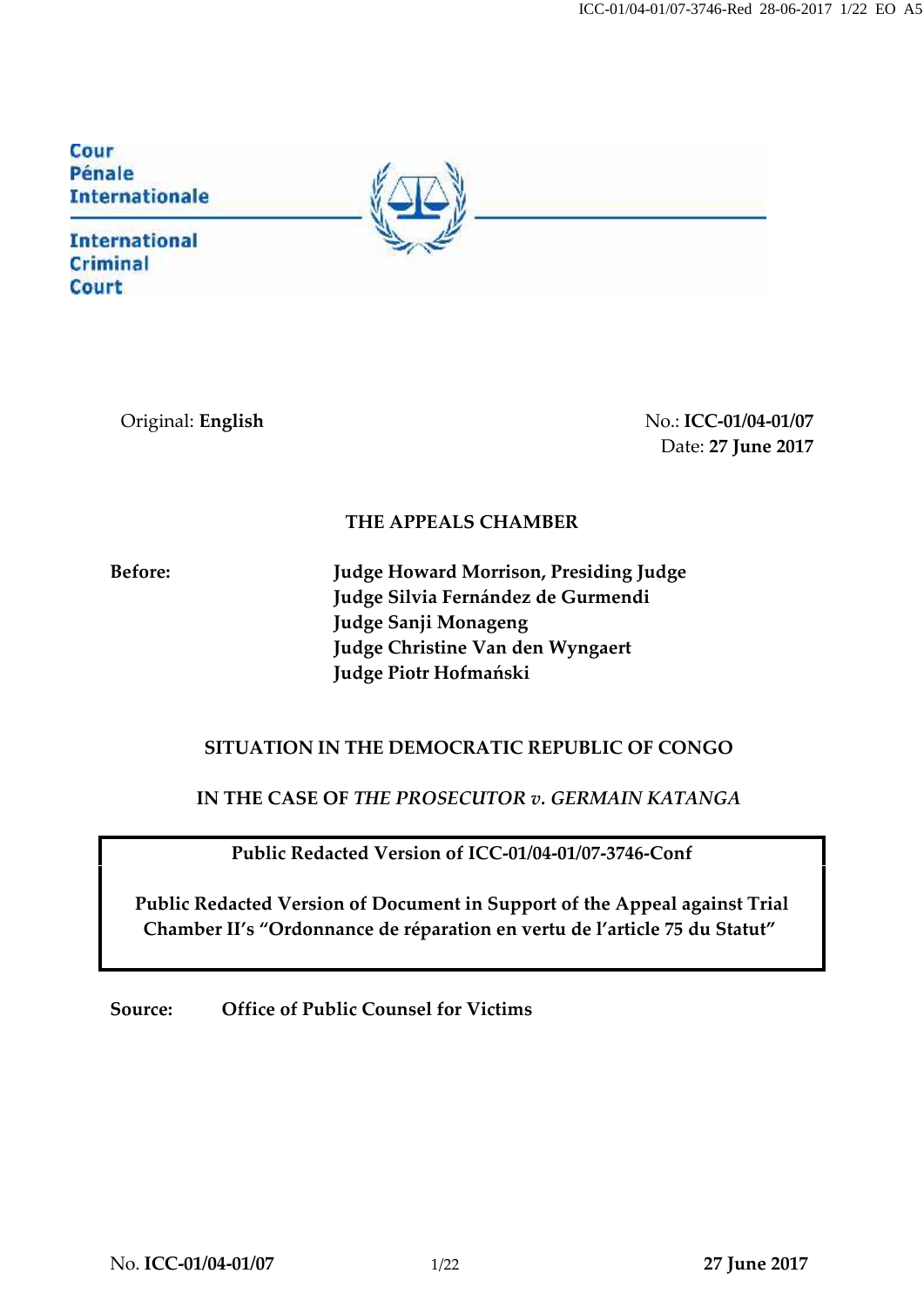| Document to be notified in accordance with regulation 31 of the Regulations of the<br>Court to:                             |                                                                          |
|-----------------------------------------------------------------------------------------------------------------------------|--------------------------------------------------------------------------|
| The Office of the Prosecutor                                                                                                | <b>Counsel for the Defence</b><br>Mr David Hooper<br>Ms Caroline Buisman |
| <b>Legal Representatives of the Victims</b><br>Mr Fidel Nsita Luvengika<br>Ms Paolina Massidda                              | <b>Legal Representatives of the Applicants</b>                           |
| <b>Unrepresented Victims</b>                                                                                                | <b>Unrepresented Applicants</b><br>(Participation/Reparation)            |
| The Office of Public Counsel for<br><b>Victims</b><br>Ms Paolina Massidda<br>Mr Orchlon Narantsetseg<br>Mr Alexis Larivière | The Office of Public Counsel for the<br>Defence                          |
| <b>States' Representatives</b>                                                                                              | <b>Amicus Curiae</b>                                                     |
| <b>REGISTRY</b>                                                                                                             |                                                                          |
| Registrar<br>Mr Herman von Hebel                                                                                            | <b>Counsel Support Section</b>                                           |
| <b>Victims and Witnesses Unit</b>                                                                                           | <b>Detention Section</b>                                                 |
| <b>Victims Participation and Reparations</b><br><b>Section</b>                                                              | Other                                                                    |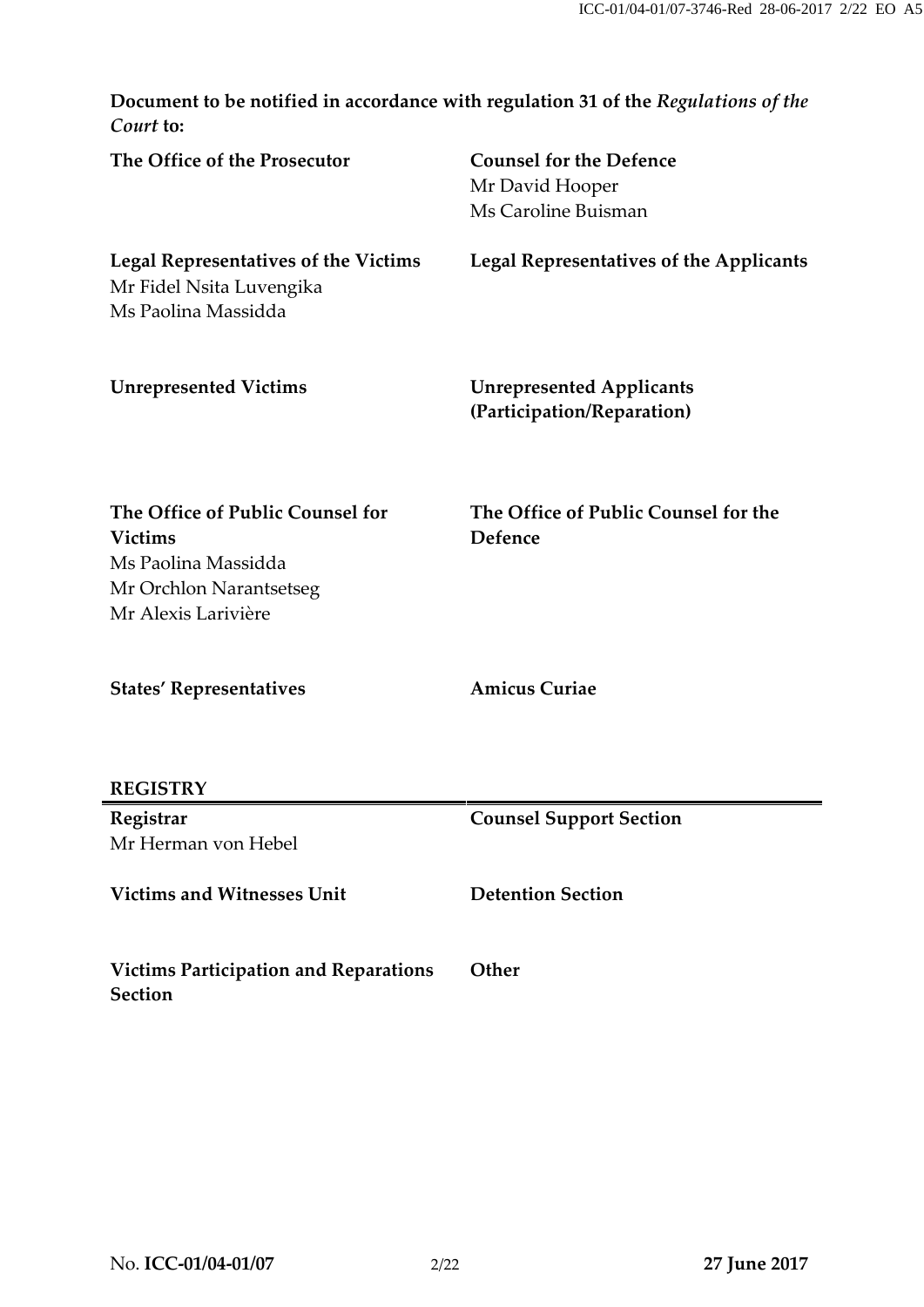### **I. INTRODUCTION**

1. The Principal Counsel of the Office of Public Counsel for Victims - acting as Legal Representative of a number of victims (the "Legal Representative") affected by the Order on Reparations issued by Trial Chamber II (the "Chamber") on 24 March 2017 - submits that the "Ordonnance de réparation en vertu de l'article 75 du Statut" (the "Impugned Decision")<sup>1</sup> should be reversed since the Chamber committed a procedural error by not appointing a lawyer for victims a/0016/08, a/0029/08, a/0033/08, a/0159/08, a/0167/08, a/0175/08, a/0176/08, a/0203/08, a/0214/08, a/0216/08, a/0231/08, a/0398/08, a/0401/08, a/0402/08, a/0527/08, a/0005/09, a/0067/09, a/0074/09, a/0083/09, a/0112/09, a/0115/09, a/0117/09, a/0156/09, a/0162/09, a/0218/09, a/0232/09, a/0308/09, a/0320/09, a/0321/09, a/0327/09, a/0385/09, and a/0387/09 (the "Concerned Victims"), immediately after having granted the request by the previous legal representative to terminate his mandate in respect of the above mentioned individuals.

2. Said procedural error or the Chamber's failure to ensure continuous legal representation deprived the Concerned Victims of their right to effectively participate in the reparations proceedings leading to the issuance of the Impugned Decision, through their legal representative, in accordance with article 68(3) of the Rome Statute (the "Statute") and resulted in unfairness towards them at a highly critical stage of the proceedings. The cumulative effects of said procedural error materially affected the Chamber's factual findings and had a significant impact upon the outcome of the Impugned Decision relating to the Concerned Victims' claims for reparations.

3. Consequently, the Legal Representative contends that it is incumbent upon the Appeals Chamber, pursuant to rule 153 of the Rules of Procedure and Evidence (the "Rules"), to fulfil the Court's reparations responsibilities under article 75 of the

<sup>1</sup> See the "Ordonnance de réparation en vertu de l'article 75 du Statut (Trial Chamber II)", No. ICC- 01/04-01/07-3728, 24 March 2017 (the "Impugned Decision").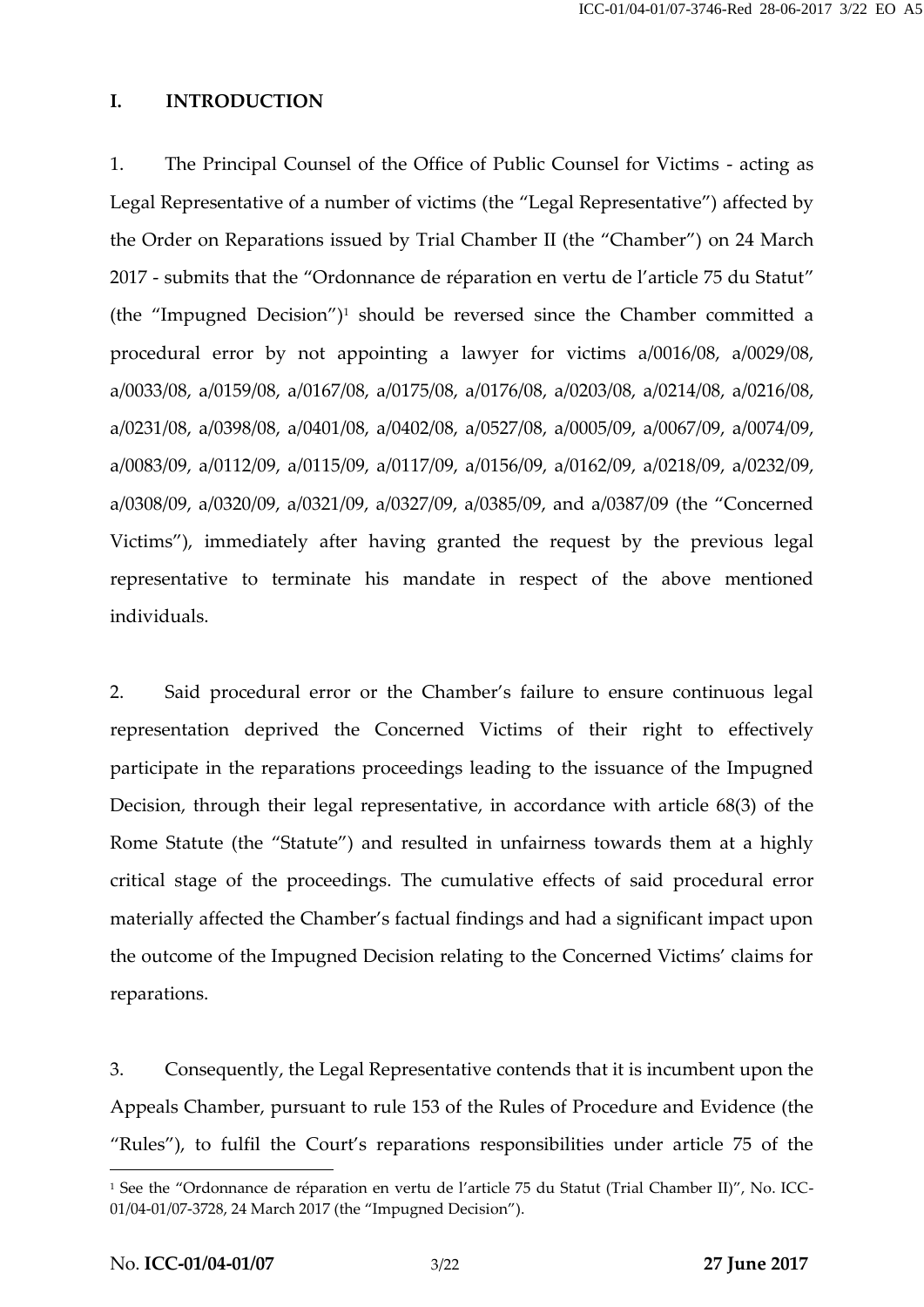Statute *in lieu* of the Trial Chamber. In this regard, the Appeals Chamber should allow the Concerned Victims to present additional evidence to complete their applications for reparations and subsequently rule anew on their claims.

### **II. PROCEDURAL HISTORY**

4. On 10 June 2008 and 5 August 2009 respectively, the Concerned Victims were authorised to participate in the proceedings.<sup>2</sup>

5. On 7 March 2014, the Chamber in its previous composition issued, by majority, the "Judgment pursuant to article 74 of the Statute" (the "Judgement").<sup>3</sup> On 9 April 2014, the Prosecution and the Defence filed their respective notices of appeal against the Judgement.<sup>4</sup>

6. On 23 May 2014, the Chamber, by majority, issued its decision on the sentence pursuant to article 76 of the Statute.<sup>5</sup> On 25 June 2014, the Prosecution and the Defence discontinued their appeals against the Judgement.<sup>6</sup>

<sup>2</sup> See the "Decision on the 97 Applications for Participation at the Pre-Trial Stage of the Case" (Pre- Trial Chamber II), No. ICC-01/04-01/07-578-Conf, 10 June 2008, para. 76; and the "Corrigendum of Operative part of the Decision on the 345 applications for participation as victims in the proceedings" (Trial Chamber II), No. ICC-01/04-01/07-1347-Corr-tENG, 5 August 2009, pp. 5-6. See also the "Grounds for the Decision on the 345 Applications for Participation in the Proceedings Submitted by Victims" (Trial Chamber II), No. ICC-01/04-01/07-1491-Conf-tENG, 23 September 2009.

<sup>3</sup> See the "Judgment pursuant to article 74 of the Statute" (Trial Chamber II), No. ICC-01/04-01/07-3436, 7 March 2014, and the "Minority Opinion of Judge Christine Van den Wyngaert", No. ICC-01/04- 01/07-3436-Anx1 (the "Judgement").

<sup>4</sup> See the "Prosecution's Appeal against Trial Chamber II's 'Jugement rendu en application de l'article 74 du Statut'", No. ICC-01/04-01/07-3462, 9 April 2014 and "Defence Notice of Appeal against the decision of conviction 'Jugement rendu en application de l'article 74 du Statut' rendered by Trial Chamber II, 7 March 2014", No. ICC-01/04-01/07-3459, 9 April 2014.

<sup>&</sup>lt;sup>5</sup> See the "Decision on Sentence pursuant to article 76 of the Statute" (Trial Chamber II), No. ICC-01/04-01/07-3484-tENG, 23 May 2014, and the "Dissenting opinion of Judge Christine Van den Wyngaert", No. ICC-01/04-01/07-3484-Anx1, 23 May 2014.

<sup>6</sup> See the "Notice of Discontinuance of the Prosecution's Appeal against the Article 74 Judgment of Conviction of Trial Chamber II dated 7 March 2014 in relation to Germain Katanga", No. ICC-01/04- 01/07-3498, 25 June 2014, and the "Defence Notice of Discontinuance of Appeal against the 'Jugement rendu en application de l'article 74 du Statut' rendered by Trial Chamber II on 7 April 2014", No. ICC- 01/04-01/07-3497, 25 June 2014.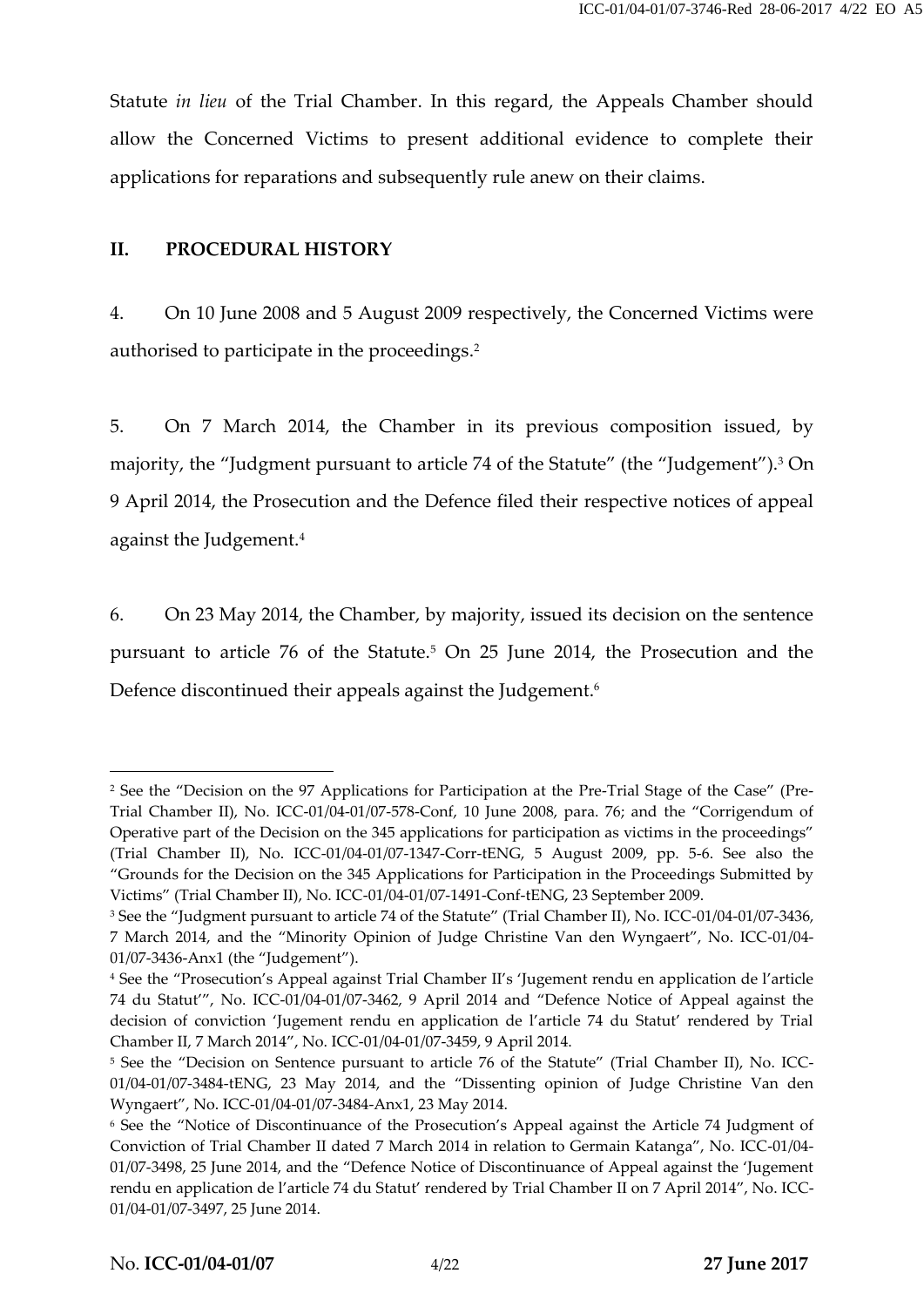7. On 27 August 2014, following a request<sup>7</sup> by the then appointed Legal Representative of Victims ("the Former Legal Representative"), the Chamber noted that "*in the victims' application for participation and/or reparation received, there is limited information as to the harm suffered as a result of the crimes and the reparations measures sought by applicants. In addition, the large majority of these applications were received before April 2009"*.<sup>8</sup> The Chamber thus considered it necessary to receive additional and upto-date information in order to make a fully informed decision and ordered the Registry to contact the victims and submit a report, in close consultation with the Former Legal Representative, setting out detailed information with respect to the victims who requested reparations.<sup>9</sup>

8. On 16 December 2014, the Registry filed its report on the results of the consultations held with 305 victims, including a table containing information on the victims who were consulted and the reparations measures sought.<sup>10</sup>

9. On 8 January 2015, the Former Legal Representative filed *proprio moto* observations on reparations.<sup>11</sup>

10. On 1 April 2015, the Chamber ordered the Defence, the Former Legal Representative, the Prosecutor, the Registry and the Trust Fund for Victims to submit their observations on (a) the principles for reparations; and (b) the scope and extent

<sup>7</sup> See the "Requête sollicitant la fixation d'un calendrier en vue de permettre aux victimes de soumettre leurs observations sur les réparations (Articles 68, 75 et 76 du Statut)", No. ICC-01/04-01/07-3507, 21 August 2014.

<sup>8</sup> See the "Order instructing the Registry to report on applications for reparations" (Trial Chamber II), No. ICC-01/04-01/07-3508, 27 August 2014, para. 7 (Emphasis added).

<sup>9</sup> *Idem*, para. 8 and p. 6.

<sup>&</sup>lt;sup>10</sup> See the "Registry Report on Applications for Reparations in accordance with Trial Chamber II's Order of 27 August 2014", No. ICC-01/04-01/07-3512-Anx1-Red2 and ICC-01/04-01/07-3512-Conf-Exp- Anx2-Corr, 16 December 2014 (a confidential redacted version was filed on 31 March 2015, see No. ICC-01/04-01/07-3512-Conf-Exp-Anx2-Corr-Red).

<sup>11</sup> See the "Observations des victimes sur les réparations (Article 68(3) et 75 du Statut; Règles 89 à 93 et 97 du Règlement de procédure et de preuve)", No. ICC-01/04-01/07-3514-Conf, 8 January 2015 (a public redacted version was filed on 27 January 2015 and notified on 28 January 2015, see No. ICC- 01/04-01/07-3514-Red).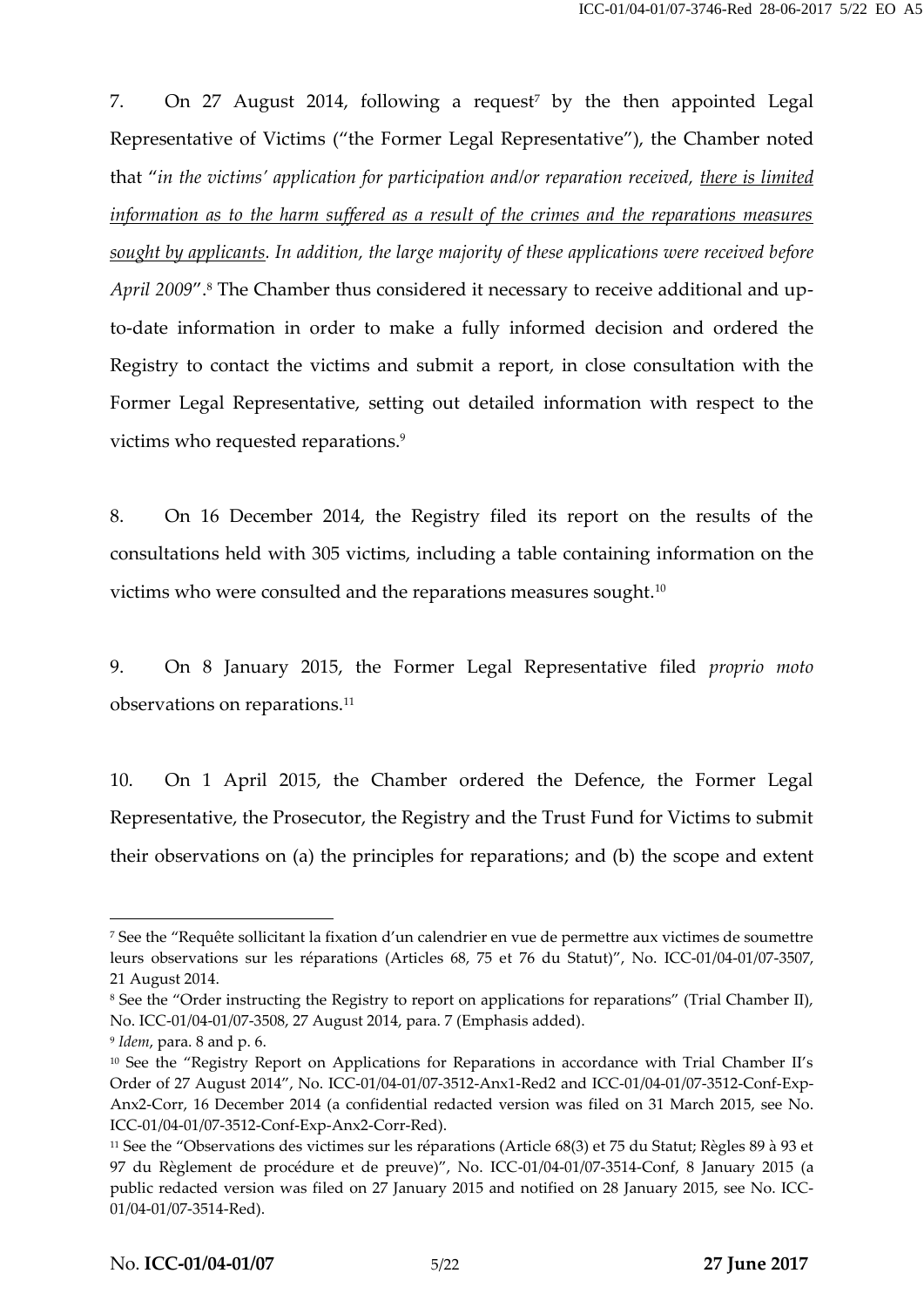of any damage, loss or injury to, or in respect of, victims, as well as the appropriate types and modalities of reparations.<sup>12</sup>

11. On 8 May 2015, the Chamber decided to order, *inter alia,* the Former Legal Representative, in consultation with the Registry, to file consolidated documents for all participating victims and any other information deemed necessary, including, in particular, information attesting the extent of the harm suffered from and the casual link between the alleged harm and the crime committed.<sup>13</sup>

12. On 24 March 2016, the Former Legal Representative filed an application seeking the Chamber's authorization to terminate his mandate of representation in respect of [REDACTED] (the "First Request for Withdrawal").<sup>14</sup> [REDACTED].<sup>15</sup> [REDACTED].<sup>16</sup>

13. On 18 May 2016, the Chamber rendered its decision on the First Request for Withdrawal and granted the Former Legal Representative's request in relation to [REDACTED] (the "First Decision on Withdrawal").<sup>17</sup> As for the Concerned Victims, the Chamber indicated that [REDACTED].<sup>18</sup> Consequently, the Chamber decided, *inter alia*, to not terminate the Former Legal Representative's mandate with regards to the Concerned Victims.<sup>19</sup>

<sup>&</sup>lt;sup>12</sup> See the "Order instructing the parties and participants to file observations in respect of the reparations proceedings" (Trial Chamber II), No. ICC-01/04-01/07-3532-tENG, 1 April 2015, p. 6.

<sup>&</sup>lt;sup>13</sup> See the "Decision on the 'Demande de clarification concernant la mise en œuvre de la Règle 94 du Règlement de procédure et de preuve' and future stages of the proceedings" (Trial Chamber II), No. ICC-01/04-01/07-3546-tENG, 8 May 2015, paras. 17-18, and p. 9.

<sup>&</sup>lt;sup>14</sup> See the "Rectificatif de la Demande de retrait de mandat du Représentant légal relativement à certaines victimes ayant été autorisées à participer à la procédure", No. ICC-01/04-01/07-3670-Conf- Corr, 24 March 2016 (the "First Request for Withdrawal").

<sup>15</sup> *Idem*, paras. 16-26.

<sup>16</sup> *Ibidem*, paras. 27-31.

<sup>&</sup>lt;sup>17</sup> See the "Décision relative à la demande de retrait de mandat du Représentant légal des Victimes" (Trial Chamber II), No. ICC-01/04-01/07-3689-Conf, 18 May 2016 (the "First Decision on Withdrawal"). <sup>18</sup> *Idem*, paras. 13-20.

<sup>19</sup> *Ibidem*, para. 22.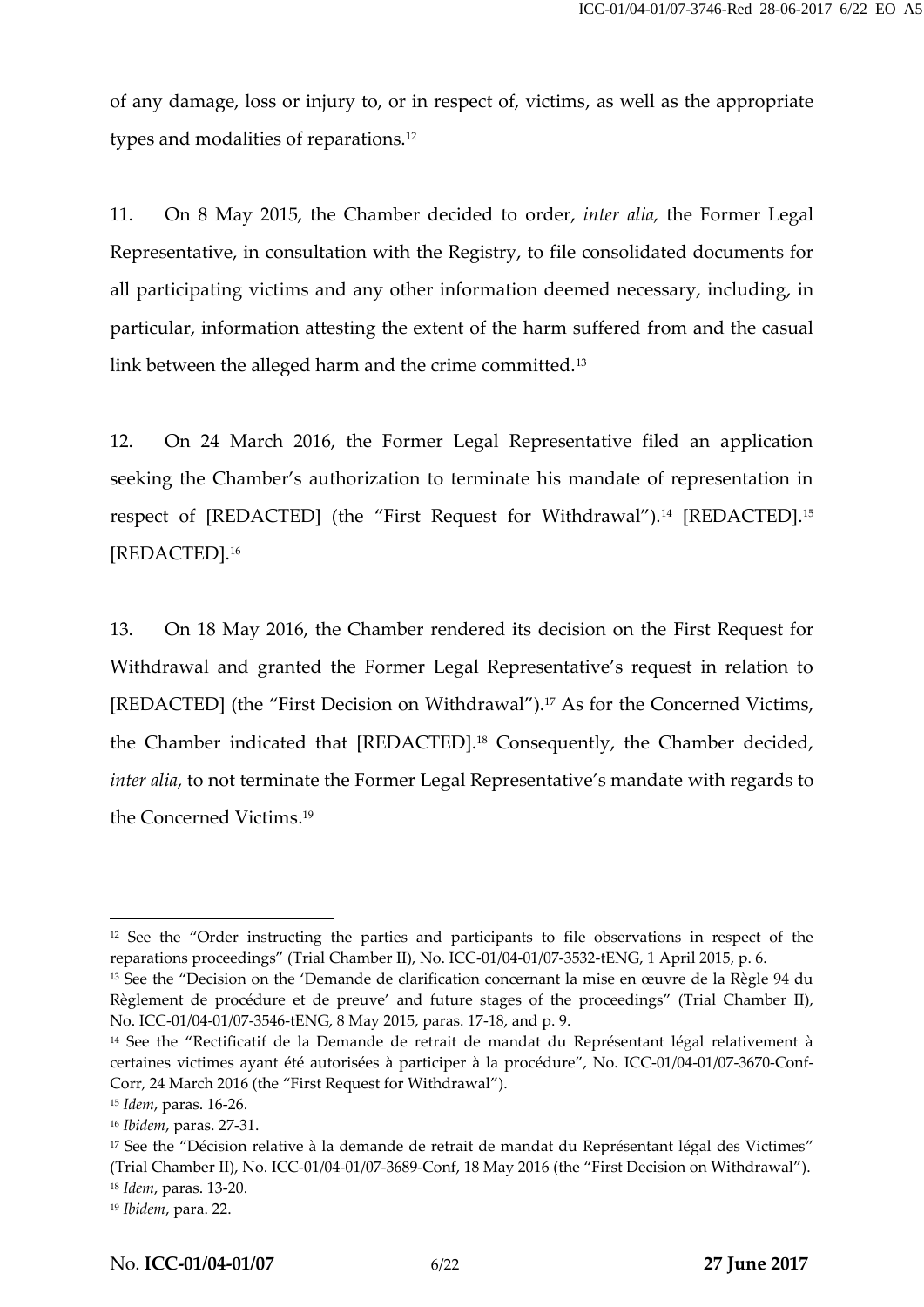14. On 27 May 2016, the Former Legal Representative filed his second request to terminate his mandate (the "Second Request for Withdrawal") in respect of the Concerned Victims, [REDACTED].<sup>20</sup> In addition, [REDACTED].<sup>21</sup>

15. On 31 May 2016, the applications for reparations of the Concerned Victims were transmitted to the Chamber and the Defence.<sup>22</sup>

16. On 9 August 2016, the Chamber issued the "Order instructing the parties and the Trust Fund for Victims to file observations on the monetary value of the alleged harm" in order to establish Mr Katanga's responsibility.<sup>23</sup>

<sup>20</sup> See the "Observations suivant la Décision n°3689 relative à la demande de retrait de mandat du Représentant légal", No. ICC-01/04-01/07-3694-Conf, 27 May 2016 paras. 8-10 (the "Second Request for Withdrawal").

<sup>21</sup> *Idem,* paras. 11-16.

<sup>22</sup> See the "Transmission à la Chambre des dossiers relatifs à 39 victimes participantes et 3 demandeurs à la réparation en application de la Décision du 18 mai 2016", No. ICC-01/04-01/07-3695-Conf-Exp- Anx1 and ICC-01/04-01/07-3695-Conf-Anx1-Red, No. ICC-01/04-01/07-3695-Conf-Exp-Anx2 and ICC- 01/04-01/07-3695-Conf-Anx2-Red, No. ICC-01/04-01/07-3695-Conf-Exp-Anx3 and ICC-01/04-01/07- 3695-Conf-Anx3-Red, No. ICC-01/04-01/07-3695-Conf-Exp-Anx4 and ICC-01/04-01/07-3695-Conf- Anx4-Red, 31 May 2016, No. ICC-01/04-01/07-3695-Conf-Exp-Anx6 and ICC-01/04-01/07-3695-Conf- Anx6-Red, No. ICC-01/04-01/07-3695-Conf-Exp-Anx7 and ICC-01/04-01/07-3695-Conf-Anx7-Red, No. ICC-01/04-01/07-3695-Conf-Exp-Anx9 and ICC-01/04-01/07-3695-Conf-Anx9-Red, No. ICC-01/04-01/07- 3695-Conf-Exp-Anx10 and ICC-01/04-01/07-3695-Conf-Anx10-Red, No. ICC-01/04-01/07-3695-Conf- Exp-Anx11 and ICC-01/04-01/07-3695-Conf-Anx11-Red, No. ICC-01/04-01/07-3695-Conf-Exp-Anx12 and ICC-01/04-01/07-3695-Conf-Anx12-Red, No. ICC-01/04-01/07-3695-Conf-Exp-Anx17 and ICC- 01/04-01/07-3695-Conf-Anx17-Red, 31 May 2016, No. ICC-01/04-01/07-3695-Conf-Exp-Anx18 and ICC- 01/04-01/07-3695-Conf-Anx18-Red, No. ICC-01/04-01/07-3695-Conf-Exp-Anx19 and ICC-01/04-01/07- 3695-Conf-Anx19-Red, No. ICC-01/04-01/07-3695-Conf-Exp-Anx20 and ICC-01/04-01/07-3695-Conf- Anx20-Red, No. ICC-01/04-01/07-3695-Conf-Exp-Anx22 and ICC-01/04-01/07-3695-Conf-Anx22-Red, No. ICC-01/04-01/07-3695-Conf-Exp-Anx23 and ICC-01/04-01/07-3695-Conf-Anx23-Red, No. ICC- 01/04-01/07-3695-Conf-Exp-Anx25 and ICC-01/04-01/07-3695-Conf-Anx25-Red, No. ICC-01/04-01/07- 3695-Conf-Exp-Anx29 and ICC-01/04-01/07-3695-Conf-Anx29-Red, No. ICC-01/04-01/07-3695-Conf- Exp-Anx39 and ICC-01/04-01/07-3695-Conf-Anx39-Red, No. ICC-01/04-01/07-3695-Conf-Exp-Anx40 and ICC-01/04-01/07-3695-Conf-Anx40-Red, No. ICC-01/04-01/07-3695-Conf-Exp-Anx41 and ICC- 01/04-01/07-3695-Conf-Anx41-Red, No. ICC-01/04-01/07-3695-Conf-Exp-Anx42 and ICC-01/04-01/07- 3695-Conf-Anx42-Red, No. ICC-01/04-01/07-3695-Conf-Exp-Anx13 and ICC-01/04-01/07-3695-Conf- Anx13-Red, No. ICC-01/04-01/07-3695-Conf-Exp-Anx1 and ICC-01/04-01/07-3695-Conf-Anx16-Red, No. ICC-01/04-01/07-3695-Conf-Exp-Anx24 and ICC-01/04-01/07-3695-Conf-Anx24-Red, No. ICC- 01/04-01/07-3695-Conf-Exp-Anx26 and ICC-01/04-01/07-3695-Conf-Anx26-Red, No. ICC-01/04-01/07- 3695-Conf-Exp-Anx30 and ICC-01/04-01/07-3695-Conf-Anx30-Red, No. ICC-01/04-01/07-3695-Conf- Exp-Anx31 and ICC-01/04-01/07-3695-Conf-Anx31-Red, No. ICC-01/04-01/07-3695-Conf-Exp-Anx32 and ICC-01/04-01/07-3695-Conf-Anx32-Red, No. ICC-01/04-01/07-3695-Conf-Exp-Anx37 and ICC- 01/04-01/07-3695-Conf-Anx37-Red, No. ICC-01/04-01/07-3695-Conf-Exp-Anx38 and ICC-01/04-01/07- 3695-Conf-Anx38-Red, 31 May 2016.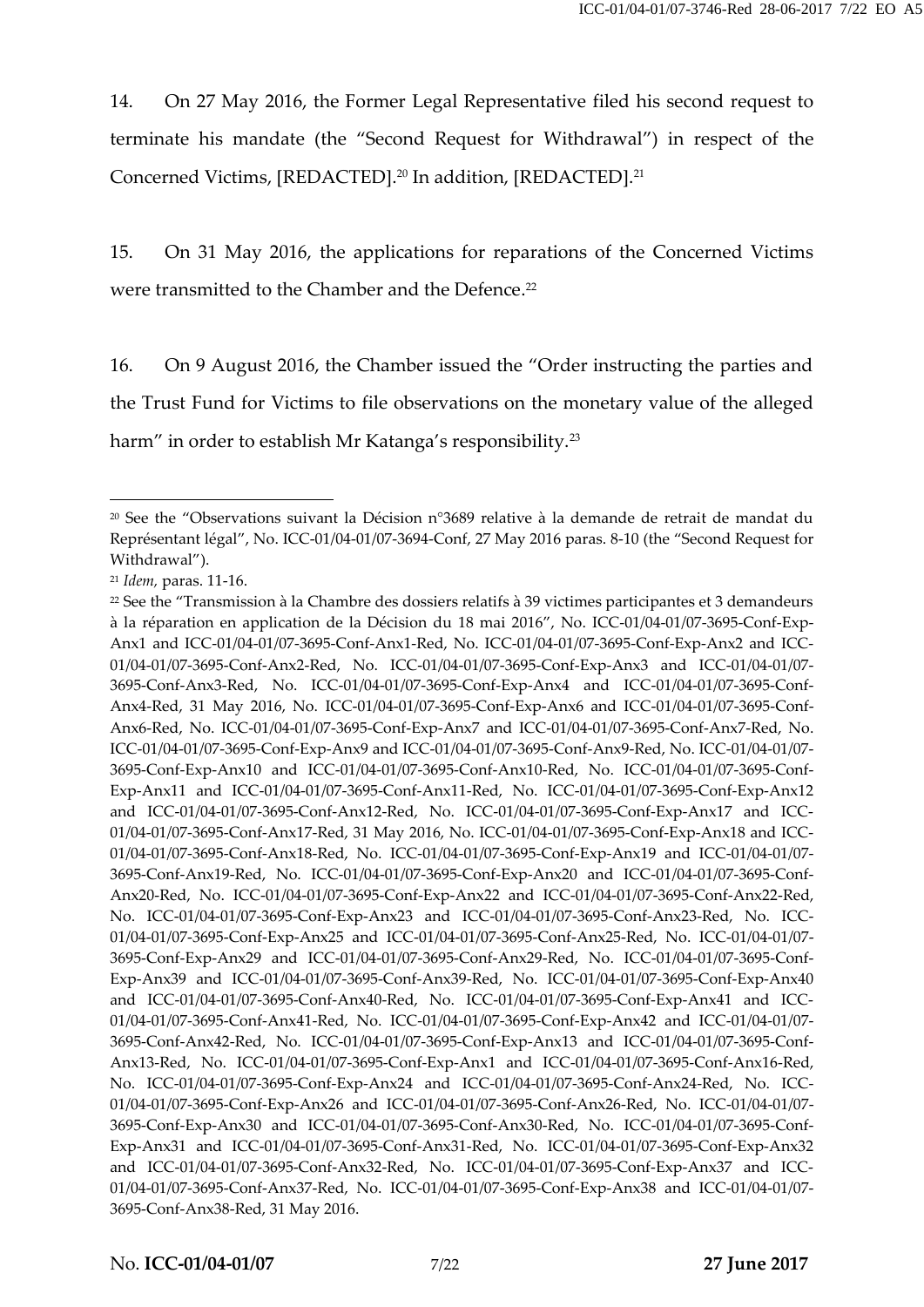17. On 6 September 2016, the Chamber issued the "Second decision on the Legal Representative of the Victims' request for termination of the representation agreement" (the "Second Decision on Withdrawal"),<sup>24</sup> [REDACTED].<sup>25</sup> As regard the legal representation of the Concerned Victims, the Chamber considered that [REDACTED].<sup>26</sup>

18. On 30 September 2016, the Former Legal Representative<sup>27</sup>, the Defence<sup>28</sup> and the Trust Fund for Victims<sup>29</sup> submitted their observations on the monetary value of the harm suffered from by the victims.

19. On 8 December 2016, the Former Legal Representative submitted his observations on the modalities of reparations and requested the Chamber to hold a hearing on the matter.<sup>30</sup> On 30 December 2016, the Defence filed a response to said observations.<sup>31</sup>

<sup>&</sup>lt;sup>23</sup> See the "Order instructing the parties and the Trust Fund for Victims to file observations on the monetary value of the alleged harm" (Trial Chamber II), No. ICC-01/04-01/07-3702-tENG, 9 August 2016, paras. 6 and 9.

<sup>24</sup> See the "Second decision on the Legal Representative of the Victims' request for termination of the representation agreement" (Trial Chamber II), No. ICC-01/04-01/07-3706-Conf-tENG, 6 September 2016 (the "Second Decision on Withdrawal").

<sup>25</sup> *Idem*, para. 11.

<sup>26</sup> *Ibidem,* para. 14.

<sup>27</sup> See the "Observations des victimes sur la valeur monétaire des préjudices allégués (Ordonnances ICC-01/04-01/07-3702 et ICC-01/04-01/07-3705)", No. ICC-01/04-01/07-3713, 30 September 2016.

<sup>&</sup>lt;sup>28</sup> See the "Defence Observations on the Monetary Value of the Alleged Harm", No. ICC-01/04-01/07-3711, 30 September 2016.

<sup>29</sup> See the "Observations in response to the Trial Chamber's order of 15 July 2016", No. ICC-01/04- 01/07-3714-Conf-Exp, 30 September 2016 (This filing is mentioned in the Impugned Decision. However, the Legal Representative does not have access to this document).

<sup>30</sup> See the "Propositions des victimes sur des modalités de réparation dans la présente affaire (Article 75 du Statut et norme 38-1-f du Règlement de la Cour)", No. ICC-01/04-01/07-3720, 8 December 2016.

<sup>&</sup>lt;sup>31</sup> See the "Defence Response to the Propositions des victimes sur des modalités de réparation dans la présente affaire", No. ICC-01/04-01/07-3722, 30 December 2016.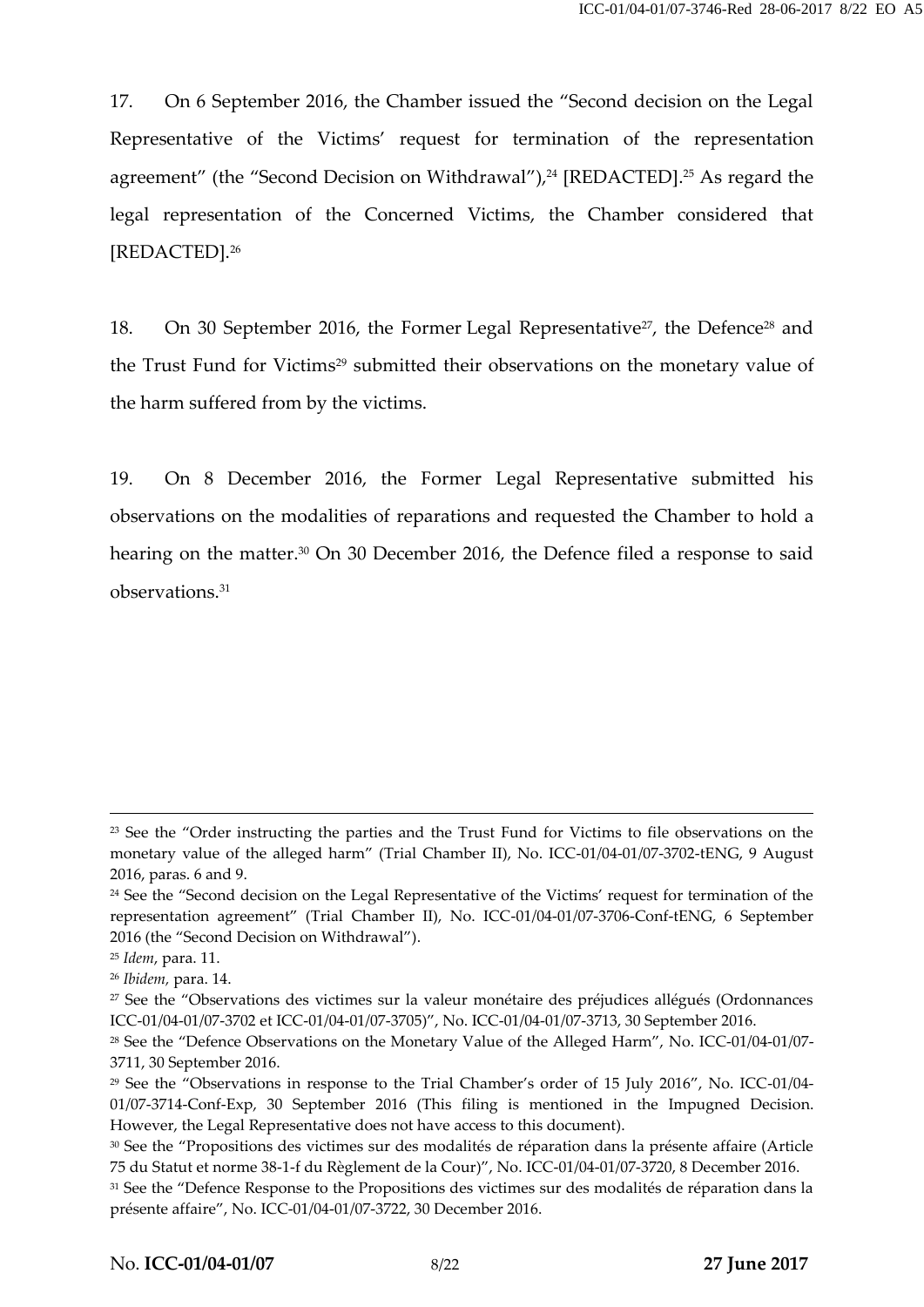20. On 22 February 2017, the Chamber rejected the Former Legal Representative's request to hold a hearing on reparations.<sup>32</sup> On the same day, the Chamber set the date for the delivery of the Impugned Decision.<sup>33</sup>

21. On 15 March 2017, the Chamber decided, *inter alia*, to appoint the Legal Representative for the Concerned Victims (the "Appointment Decision").<sup>34</sup> In particular, the Chamber indicated that, due to the fact that the Impugned Decision is appealable by the victims pursuant to article 82(4) of the Statute and the Concerned Victims remain unrepresented, it was appropriate to designate a lawyer in accordance with regulations 80 and 81 of the Regulations of the Court.<sup>35</sup>

22. On 24 March 2017, the Chamber issued the Impugned Decision partially granting and not granting reparations to the Concerned Victims.<sup>36</sup> In its assessment, the Chamber indicated that it was unable to determine their claims or grant full reparations because of the lack of sufficient evidence supporting the applications for reparations.<sup>37</sup>

<sup>32</sup> See the "Décision relative à la requête du représentant légal commun des victimes sollicitant la tenue d'une audience" (Trial Chamber II), No. ICC-01/04-01/07-3723, 22 February 2017.

<sup>33</sup> See the "Ordonnance fixant la date du prononcé de l'ordonnance de réparation" (Trial Chamber II), No. ICC-01/0401/07-3724, 22 February 2017.

<sup>34</sup> See the "Décision relative à la requête du Représentant légal commun des victimes du 2 mars 2017" (Trial Chamber II), No. ICC-01/04-01/07-3727, 15 March 2017 (the "Appointment Decision").

<sup>35</sup> *Idem,* paras. 13- 14.

<sup>36</sup> See the Impugned Decision, *supra* note 1, paras. 168-180.

<sup>37</sup> See the Impugned Decision, *supra* note 1, paras. 129, 168-180. See also, Annex II to the Impugned Decision, No. ICC-01/04-01/07-3728-Conf-Exp-AnxII. For a/0016/08 (paras. 2839-2845), a/0029/08 (paras. 2846-2853), a/0033/08 (paras. 2854-2861), a/0159/08 (paras. 2942-2948), a/0167/08 (paras. 2956- 2962), a/0175/08, (paras. 2963-2972), a/0176/08 (paras. 2973-2979), a/0203/08 (paras. 2982-2984), a/0214/08 (paras. 2996-3002), a/0216/08 (paras. 3003-3010), a/0231/08 (paras. 3018-3024), a/0398/08 (paras. 3096-3103), a/0401/08 (paras. 3104-3110), a/0402/08 (paras. 3111-3118), a/0527/08 (paras. 3119- 3125), a/0005/09 (paras. 2829-2831, 2832-2834), a/0067/09 (paras. 2874-2876), a/0074/09 (paras. 2883- 2885), a/0083/09 (paras. 2898-2900), a/0112/09 (paras. 2907-2909, 2910-2912), a/0115/09 (paras. 2919- 2921), a/0117/09 (paras. 2917-2919), a/0156/09 (paras. 2934-2940), a/0162/09 (paras. 2949-2955), a/0218/09 (paras. 3011-3017), a/0232/09, a/0308/09 (paras. 3048-3050) a/0320/09 (paras. 3051-3057), a/0321/09 (paras. 3058-3065), a/0327/09 (paras. 3066-3072), a/0385/09 (paras. 3080-3087) and a/0387/09 (paras. 3088-3095).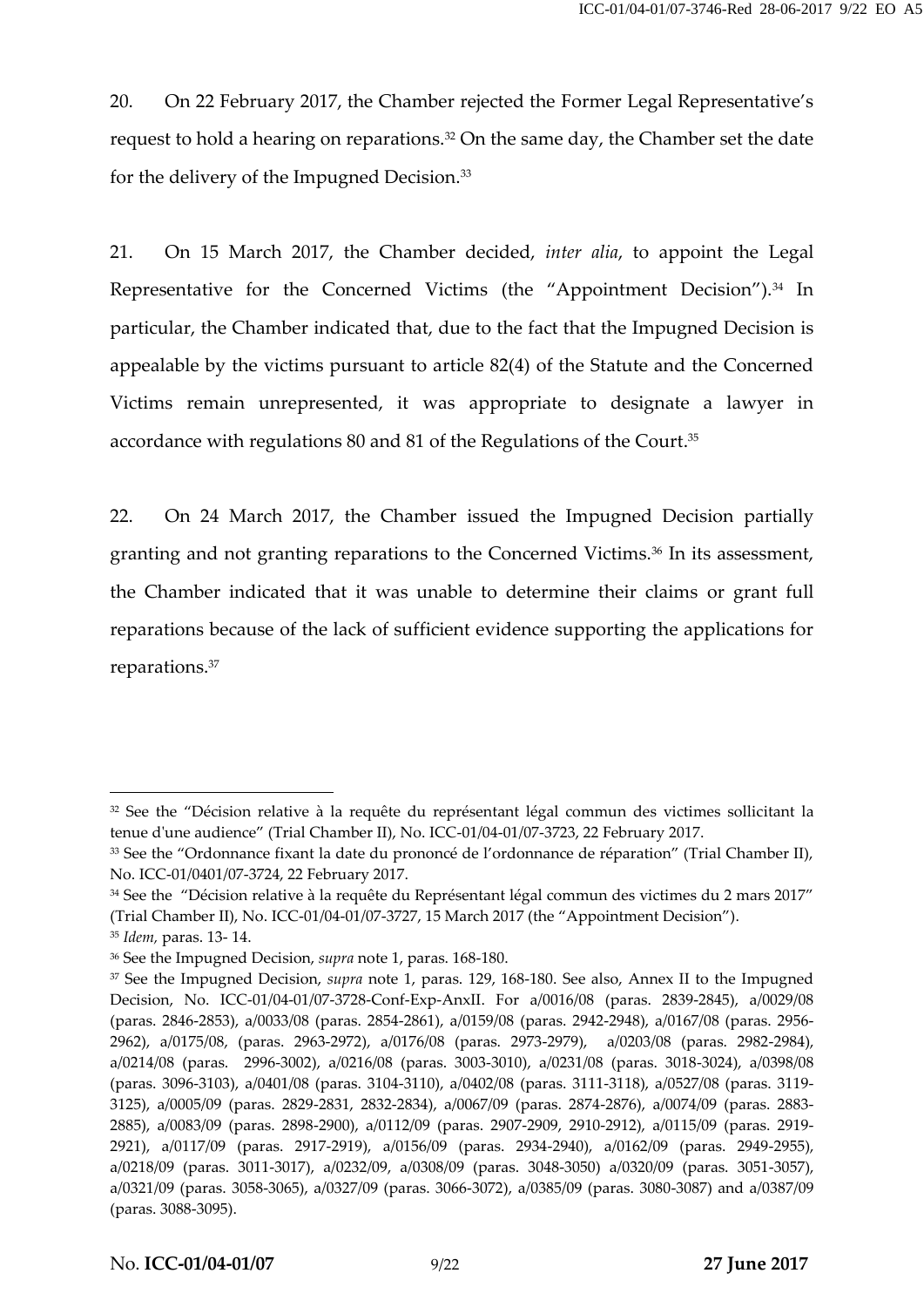23. On 24 April 2017, the Former Legal Representative filed his notice of appeal against the Impugned Decision.<sup>38</sup> On 25 April 2017, the Legal Representative and the Defence filed their notices of appeal against the Impugned Decision.<sup>39</sup>

24. Pursuant to Regulation 23*bis*(2) of the Regulations of the Court, this document is filed confidentially since it refers to documents currently classified as confidential. A public redacted version is filed simultaneously.

#### **III. SUBMISSIONS ON THE GROUND OF APPEAL**

*Ground of appeal***:**

*The Trial Chamber made a procedural error by not appointing a new lawyer for victims immediately after authorising the Former Legal Representative to terminate his mandate in respect of the Concerned Victims*

25. The Legal Representative addresses, first, the legal standard to be met in order to put forward a procedural error and, subsequently, argues how said procedural error affected the outcome of the proceedings and had a prejudicial impact on the rights of the Concerned Victims.

#### *A. Legal Standard on Procedural Error*

26. The Appeals Chamber has held that procedural errors "*may occur in the proceedings leading up to an impugned decision. Therefore,* […] *an allegation of a procedural error may be based on events which occurred during the trial proceedings and pre-trial proceedings. However,* […] *the Appeals Chamber will only reverse a conviction decision if it is materially affected by the procedural error. In that respect, the appellant needs to*

<sup>38</sup> See the "Acte d'appel relatif à l'Ordonnance de réparation en vertu de l'article 75 du Statut et son Annexe II", No. ICC-01/04-01/07-3737, 24 April 2017.

<sup>&</sup>lt;sup>39</sup> See the "Notice of Appeal against the Reparations Order and its Annex II issued in accordance with article 75 of the Statute on 24 March 2017", No. ICC-01/04-01/07-3739, 25 April 2017 and the "Defence Notice of Appeal against the Ordonnance de réparation en vertu de l'article 75 du Statut", No. ICC- 01/04-01/07-3738, 25 April 2017.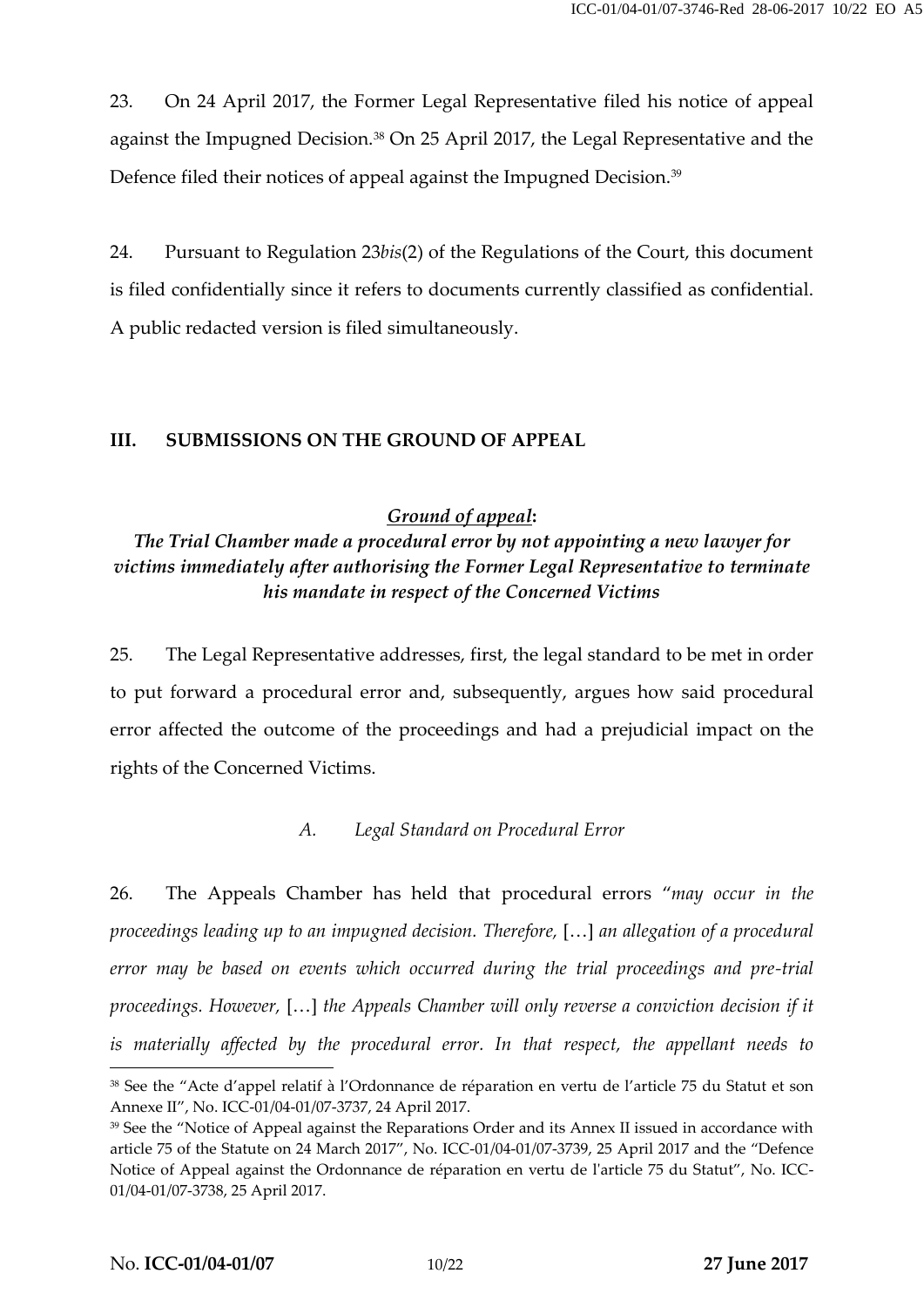*demonstrate that, in the absence of the procedural error, the judgment would have substantially differed from the one rendered*." 40

27. Since procedural errors may be raised in relation to rulings issued in the proceedings leading up to the impugned decision, $41$  the review of the Appeals Chamber should extend over the relevant proceedings as a whole.<sup>42</sup> Moreover, procedural errors may arise from the procedural fairness of the impugned decision;<sup>43</sup> and from the exercise of the discretionary powers of Chambers.<sup>44</sup>

28. When alleging a procedural error, an appellant has not only to identify the error, but also to indicate, with sufficient precision, how said error would have materially affected the impugned decision.<sup>45</sup>

<sup>40</sup> See the "Judgment on the appeal of Mr Thomas Lubanga Dyilo against his conviction" (Appeals Chamber), No. ICC-01/04-01/06-3121-Red A5, 1 December 2014, para. 20. See also the "Judgment on the appeal of the Defence against the 'Decision on the admissibility of the case under article 19 (1) of the Statute' of 10 March 2009" (Appeals Chamber)", No. ICC-02/04-01/05-408 OA3, 16 September 2009, paras. 46-48. The legal standard for reviewing procedural errors in reparation orders is the same. See the "Judgment on the appeals against the 'Decision establishing the principles and procedures to be applied to reparations' of 7 August 2012 with AMENDED order for reparations" (Appeals Chamber)", No. ICC-01/04-01/06-3129 A2 A3, 03 March 2015, paras. 40 and 42.

<sup>41</sup> See the "Corrigendum to Judgment on the appeal of Mr Jean-Pierre Bemba Gombo against the decision of Trial Chamber III of 24 June 2010 entitled 'Decision on the Admissibility and Abuse of Process Challenges'" (Appeals Chamber), No. ICC-01/05-01/08-962-Corr OA3, 26 October 2010, para. 101. See also the "Judgment on the Prosecutor's appeal against the decision of Trial Chamber II entitled 'Judgment pursuant to article 74 of the Statute'" (Appeals Chamber), No. ICC-01/04-02/12-271- Corr A, 07 April 2015, para. 247.

<sup>42</sup> See ECCC, *Co-Prosecutors v. Nuon Chea, Khieu Samphan*, Appeal Judgement, Case File/Dossier No. 002/19-09-2007-ECCC/SC, 23 November 2016, para. 100.

<sup>43</sup> See the "Judgment on the appeal of the Defence against the 'Decision on the admissibility of the case under article 19 (1) of the Statute' of 10 March 2009", *supra* note 40, para. 46. See also SCSL, *Prosecutor v. Issa Hassan Sesay, Morris Kallon, Augustine Gbao*, Judgment (Appeals Chamber), Case No. SCSL-04- 15-A, 26 October 2009, para. 34. SCSL, *Prosecutor v. Moinina Fofana, Allieu Kondewa*, Judgment (Appeals Chamber), Case No. SCSL-04-14-A, 28 May 2008, para. 35.

<sup>44</sup> See SCSL, *Prosecutor v. Sam Hinga Norman, Moinina Fofana, Allieu Kondewa*, the "Decision on Interlocutory Appeals against Trial Chamber Decision Refusing to Subpoena the President of Sierra Leone (Appeals Chamber)", Case No. SCSL-2004-14-T, 11 September 2006, para. 5.

<sup>45</sup> See the "Judgment on the appeal of the Defence against the "Decision on the admissibility of the case under article 19 (1) of the Statute" of 10 March 2009", *supra* note 40, para. 48. See also, the "Corrigendum to Judgment on the appeal of Mr Jean-Pierre Bemba Gombo against the decision of Trial Chamber III of 24 June 2010 entitled 'Decision on the Admissibility and Abuse of Process Challenges'", *supra* note 41, para. 103.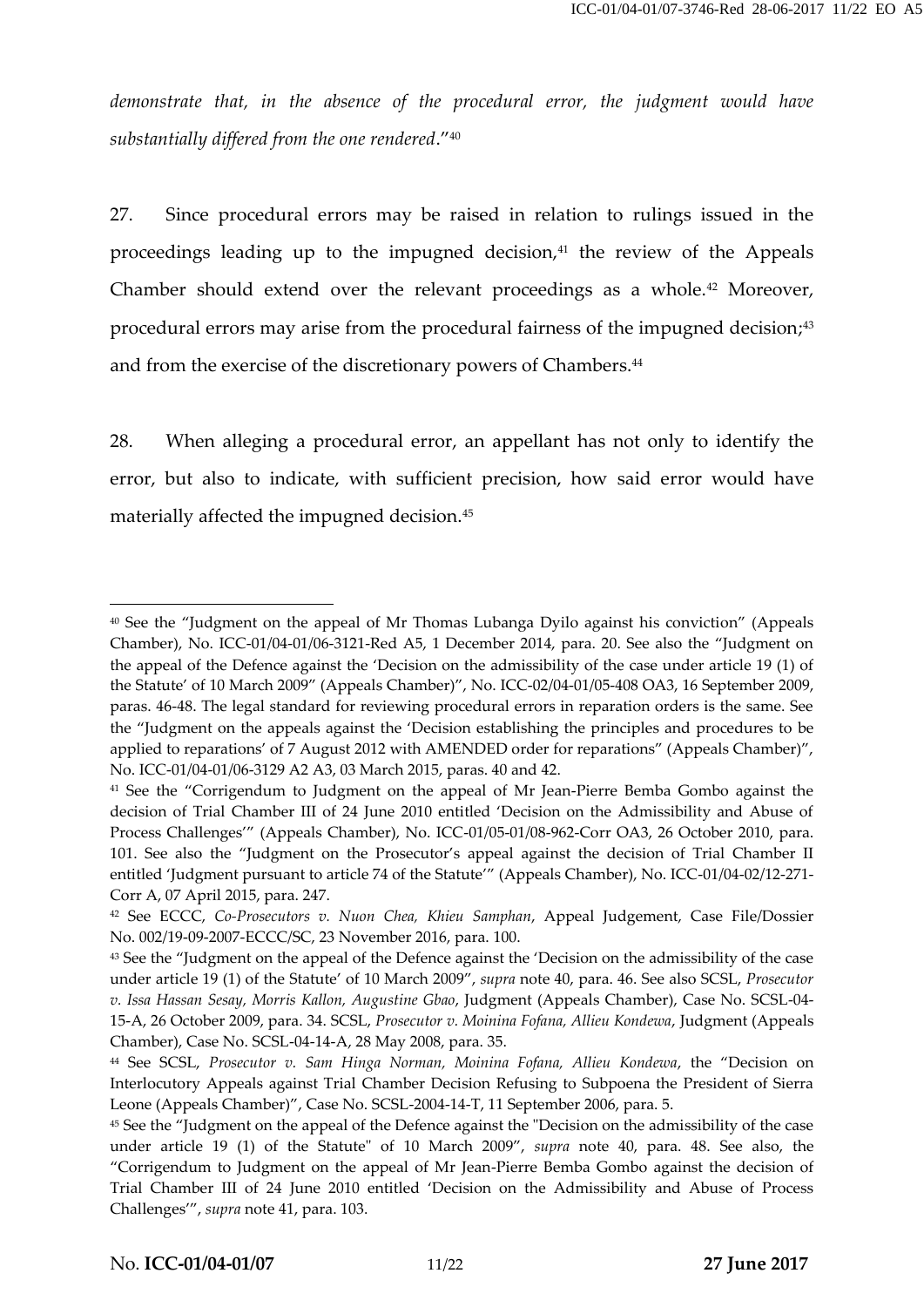## *B. The procedural error made in the proceedings leading to the Impugned Decision*

29. The Legal Representative challenges the final outcome of the Impugned Decision which resulted in the total or partial rejection of the applications for reparations of the Concerned Victims, due, principally, to the lack of sufficient evidence to substantiate their claims.<sup>46</sup>

30. Said outcome is erroneous because the Impugned Decision, as well as the proceedings leading up to the issuance of said ruling, was vitiated by the procedural error made by the Chamber when deciding not to appoint a new legal representative immediately after allowing the Former Legal Representative to terminate his mandate in respect of the Concerned Victims. In addition, said procedural error was not retrospectively rectified by the designation of the Legal Representative whose appointment was made at a late stage in the proceedings where the submission of evidence to substantiate the applications for reparations was not possible anymore. Such late appointment of counsel and the related absence of effective legal representation constitute a ground of appeal.<sup>47</sup>

31. Indeed, the appointment of legal representative and the continuity of legal representation is the primary procedural mechanism allowing victims to participate in the proceedings pursuant to the legal framework of the Court. In particular, article 68(3) of the Statute and rules 90 to 93 of the Rules indicate that victims participate in the proceedings *through* their legal representative. Accordingly, Chambers are expected to make timely appointments of legal representatives to ensure the respect and the effectiveness of the rights of participating victims. In this sense, it is noteworthy that in the present case, Trial Chamber II, in its previous composition, held that "[…] *the participation of victims, through their legal representatives, must be*

<sup>46</sup> See para. 22 and footnote 37.

<sup>47</sup> See ICTY, *Prosecutor v. Nikola Šainovic et al*., Judgement, (Appeals Chamber), Case No. IT-05-87-A, 23 January 2014, paras. 74-80 and ICTY, *Prosecutor v. Milan Lukic and Sredoje Lukic*, Judgement, Case No. IT-98-32/1-A, 4 December 2012, para. 24.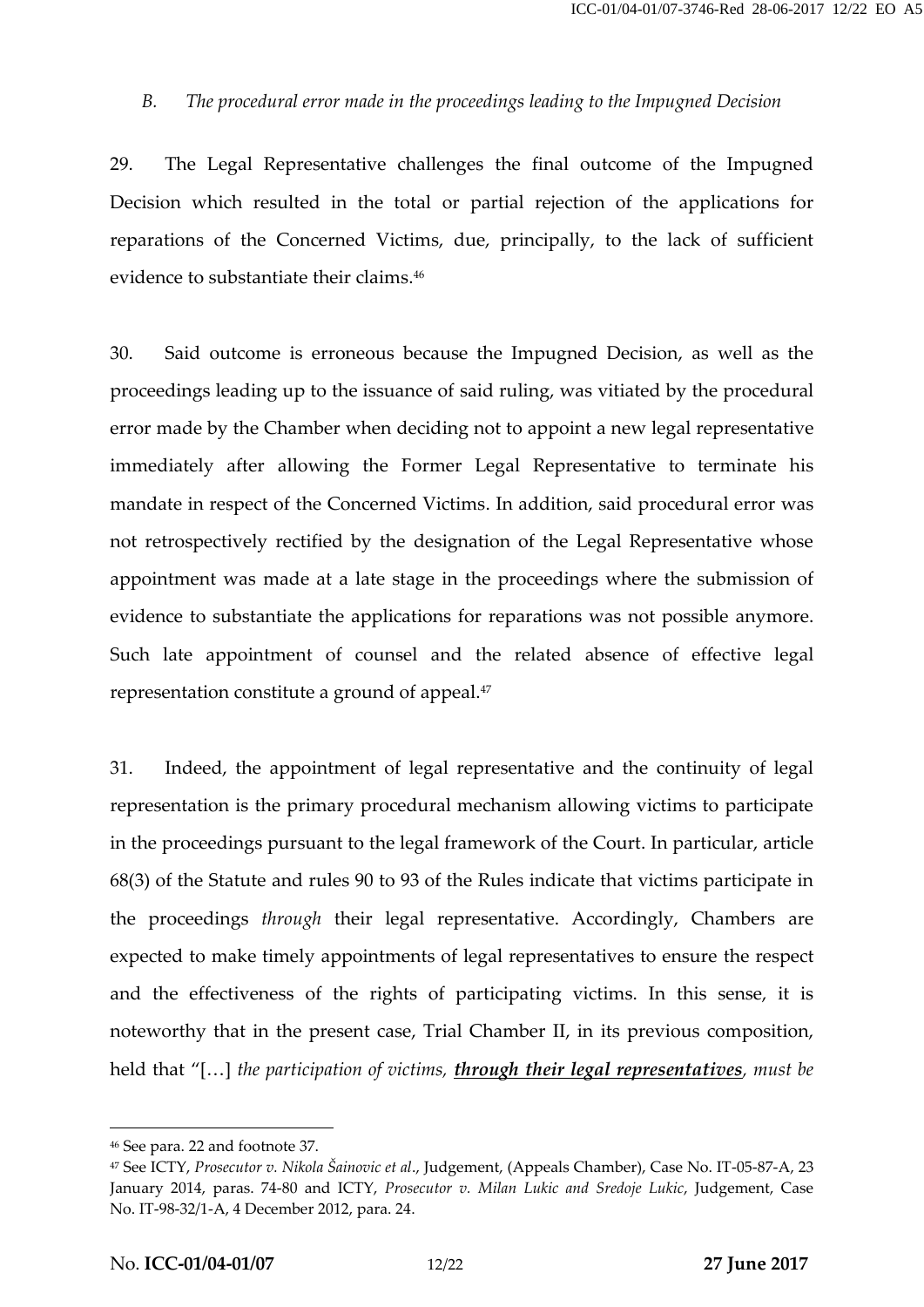*as meaningful as possible as opposed to being purely symbolic. To that end, the Chamber considers it of utmost importance that there is a steady and reliable flow of information about the proceedings to the victims and that there is real involvement by the victims in terms of instructing the legal representatives on how their interests should be represented*" and "*victims' legal representatives must always be available to participate fully, even on short notice, in all stages of the proceedings when their clients' interests are engaged*".<sup>48</sup>

32. Ensuring continuity is extremely important in setting up systems of legal representation throughout the proceedings before the Court, equally for the suspects/accused<sup>49</sup> and the victims.<sup>50</sup> As Judge Ozaki stressed, the continuity of legal representation of victims should exist from the very commencement of proceedings before the Pre-Trial Chamber through the entire process and until the completion of any reparations phase.<sup>51</sup> In this regard, the Appeals Chamber already ruled that there should be "*no gaps*" in the legal representation of victims as they must remain represented throughout the proceedings.<sup>52</sup>

33. However, as recalled *supra*,<sup>53</sup> the Concerned Victims were left without any legal representation since the Second Decision on Withdrawal issued on 6 September 2016 until the time the Legal Representative was appointed on 15 March 2017. During the elapsed period of time between these two decisions, the Concerned Victims were unaware of the progress of the reparations proceedings and the procedural decisions affecting their personal interests. Moreover, and most

<sup>48</sup> See the "Order on the organisation of common legal representation of victims" (Trial Chamber II), No. ICC-01/04-01/07-1328, 22 July 2009, para. 10.

<sup>49</sup> See the "Decision on the 'Demande d'autorisation de se retirer de la présente affaire en ma qualité de conseil de monsieur Aimé Kilolo Musamba'" (Pre-Trial Chamber II), No. ICC-01/05-01/13-110, 20 January 2014, p. 3.

<sup>50</sup> See the "Decision on Victims' Participation at the Confirmation of Charges Hearing and in the Related Proceedings" (Pre-Trial Chamber II), No. ICC-01/09-02/11-267, 26 August 2011, para. 81.

<sup>51</sup> See the "Partly Dissenting Opinion of Judge Ozaki" to the "Second decision on victims' participation in trial proceedings" (Trial Chamber VI), No. ICC-01/04-02/06-650-Anx, 16 June 2015, para. 1.

<sup>&</sup>lt;sup>52</sup> See the "Decision on the Notification regarding the Legal Representation of Participating Victims in the Appeal Proceedings" (Appeals Chamber), No. ICC-01/09-02/11-416 OA4, 23 April 2012, para. 17 (Emphasis added).

<sup>53</sup> See paras. 17 and 21.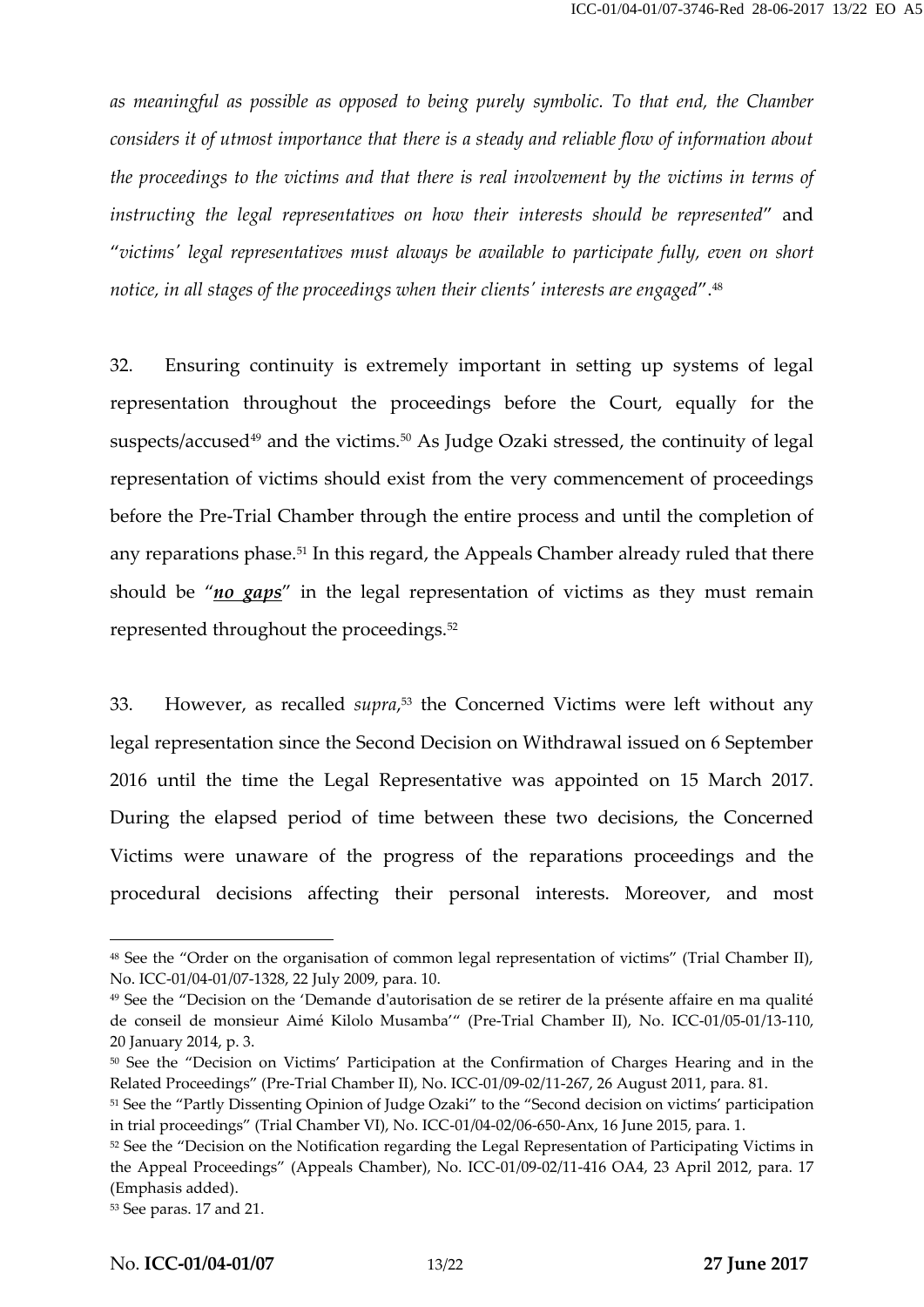importantly in the context of this appeal, the Concerned Victims were not able to meet with a counsel, to explain their situation and be advised on how eventually to provide sufficient evidence to support their applications for reparations. Indeed, as indicated by the Chamber in the Impugned Decision, the burden of proof rests upon the victims seeking reparations to submit sufficient evidence of their identities, the harm they suffered from and the causal link between the harm and the crime(s) for which the accused was found guilty.<sup>54</sup>

34. The period of time preceding the issuance of the Impugned Decision, during which the Concerned Victims remained unrepresented, was particularly significant because during said period they could have still been in a position to complete their applications for reparations. At the time the Chamber issued its Second Decision on Withdrawal, it was aware of and acknowledged the fact that it was not in possession of adequate evidence supporting the claims for reparations of the Concerned Victims<sup>55</sup> and therefore it should have immediately appointed a new lawyer in order to allow them to complete their applications for reparation with sufficient evidence.

35. Indeed, as recalled *supra*,<sup>56</sup> the Former Legal Representative had clearly stated in his First and Second Requests for Withdrawal that [REDACTED]. Consequently, the Concerned Victims were *de facto* not represented since the First Request for Withdrawal in March 2016. Moreover, the Former Legal Representative reiterated [REDACTED].<sup>57</sup> In these circumstances, the Chamber should have been even more inclined to instantly appoint a new counsel in order for the Concerned Victims to be able to exercise their rights throughout the reparations proceedings.

36. As acknowledged by the Appeals Chamber, victims often encounter enormous difficulties in providing sufficient proof of the causal link between the

<sup>54</sup> See the Impugned Decision, *supra* note 1, para. 45.

<sup>55</sup> See paras. 7, 11, 14 and 17.

<sup>56</sup> See paras. 12 and 14.

<sup>57</sup> See the Second Request for Withdrawal, *supra* note 20, paras. 8-16.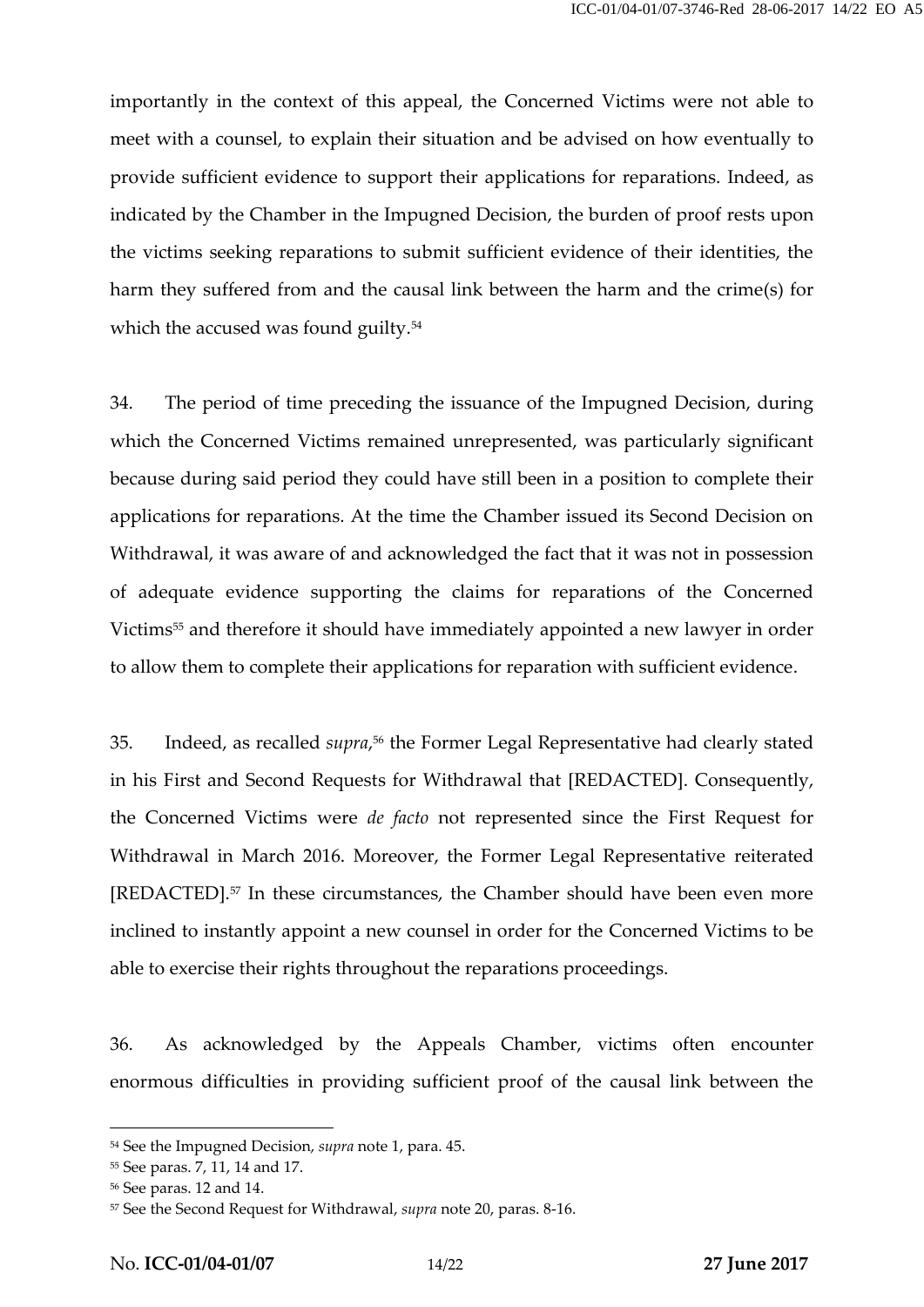crime and the harm they suffered from and thus Chambers must take into account said difficulties.<sup>58</sup> In this case, the Concerned Victims were clearly not in a position to submit all necessary materials regarding their applications for reparations after the Chamber terminated the Former Legal Representative's mandate. Indeed, when the latter was authorised to withdraw, the Chamber must have been aware of these shortcomings since it did *not* receive, as it had ordered, the additional or consolidated documents relating to the Concerned Victims' applications for reparations. <sup>59</sup>

37. Moreover, while remaining unrepresented, the Concerned Victims were not informed about the progress of the reparations proceedings and, most importantly, they were unable to provide their counsel with information which could allow him or her to advise and help them in eventually completing their applications for reparations. Needless to say, victims are mostly lay-persons who are, by themselves, unable to access the Court due to obvious financial, logistical and linguistic reasons and they lack the professional expertise to navigate through complex legal, technical and factual matters related to reparations proceedings. This is especially true in the context of the present case. In the Impugned Decision, the Chamber itself acknowledged that, in determining the standard of proof applicable to the reparations proceedings, it took into account the difficulties faced by the victims in obtaining evidence in support of their claims for reparations, and even the destruction or unavailability of such evidence of an event which took place fourteen years ago.<sup>60</sup>

38. In criminal proceedings, the replacement of counsel inevitably causes delay since it may prove difficult for a new counsel to proceed with his or her predecessor's strategy or even the new counsel may not be able to plead the case as

<sup>58</sup> See the "Judgment on the appeals against the 'Decision establishing the principles and procedures to be applied to reparations' of 7 August 2012 with AMENDED order for reparations", *supra* note 40, para. 81.

<sup>59</sup> See paras. 7, 11, 14 and 17.

<sup>60</sup> See the Impugned Decision, *supra* note 1, para. 47.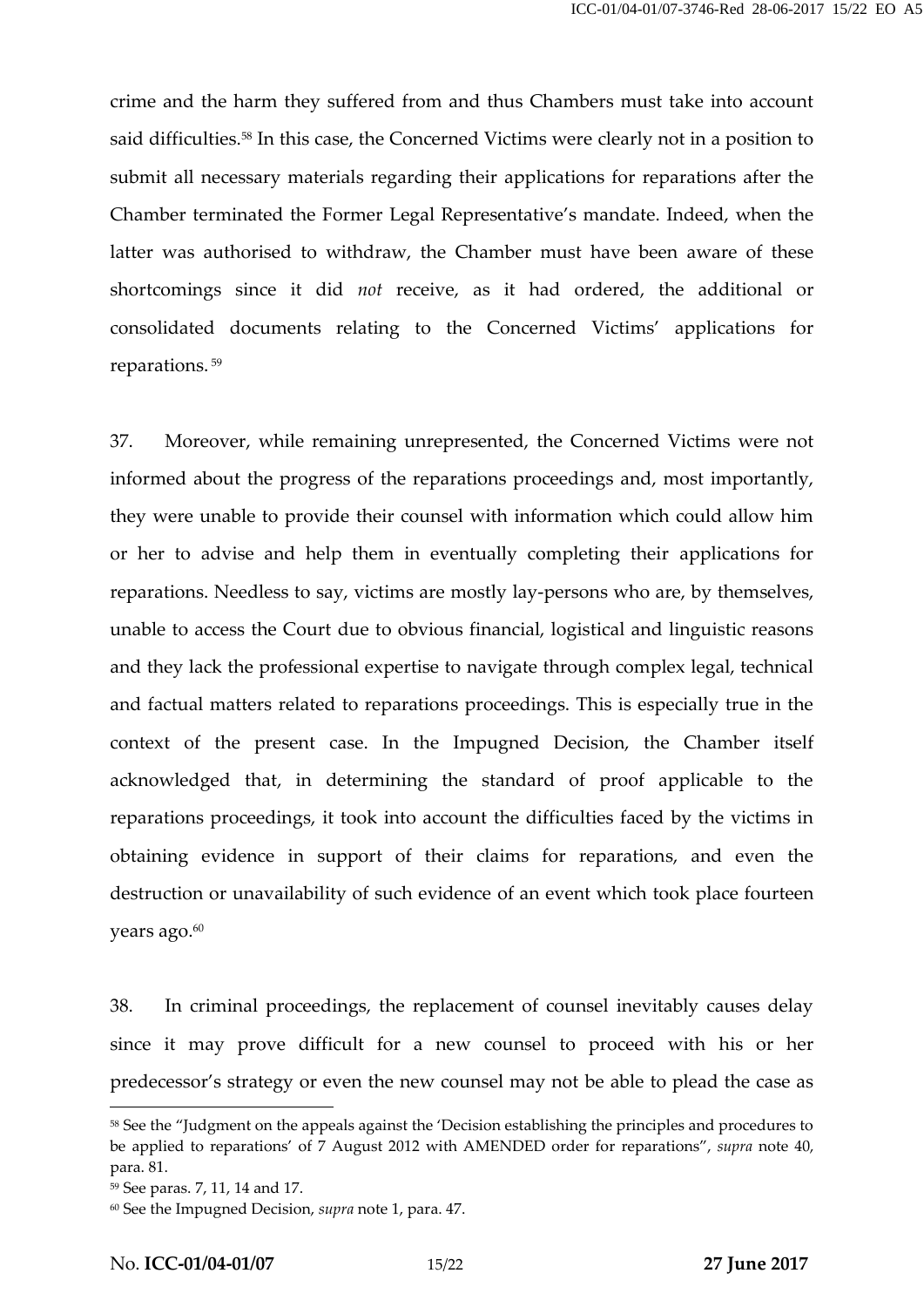he or she might have done if appointed from the start.<sup>61</sup> Therefore, a new legal representative for the Concerned Victims should have been appointed as soon as the Former Legal Representative was allowed to withdraw, or at least the Chamber should have indicated that the withdrawal of the Former Legal Representative would take effect only once a new legal representative is designated $62$  in order to avoid leaving the victims without any legal representation and ensure the fairness of the proceedings and the effectiveness of their rights in said proceedings. This course of events was pursued in other cases before the Court.<sup>63</sup>

39. The direct result of the Chamber's error was that the Concerned Victims were left without any legal representation for approximately six months to, *de facto*, a year. Moreover, prior to the issuance of the Appointment Decision of 15 March 2017, the Chamber had already deliberated on the Impugned Decision as of 22 February 2017 and had already set the date for the delivery of the Impugned Decision on 24 March 2017. Thus, the Concerned Victims were afforded a new legal representative only eight days before the issuance of the Impugned Decision which is a period of time clearly insufficient for the newly appointed counsel to even contact her clients, given that all of them filed their applications for reparations in 2008 and 2009, and that some forms were even lacking contact details. Consequently, the Concerned Victims were given no real opportunity to defend their interests at a critical stage of the reparations proceedings.

<sup>61</sup> See ICTY, *Prosecutor v. Jadranko Prlic et al*, Decision on Requests for Appointment of Counsel (Trial Chamber I), Case No. IT-04-74-PT, 30 July 2004, para. 31. See also ICTY, *Prosecutor v. Ante Gotovina, Ivan Cermak, Mladen Markac*, Decision on Miroslav Separovic's Interlocutory Appeal Against Trial Chamber's Decisions on Conflict of Interest and Finding of Misconduct (Appeals Chamber), Case No. IT-06-90-AR73.1, 4 May 2007, para. 29, and ICTY, *Prosecutor v. Ante Gotovina, Ivan Cermak, Mladen Markac*, Decision on Ivan Cermak's Interlocutory Appeal Against Trial Chamber's Decision on Conflict of Interest of Attorneys Cedo Prodanovic and Jadranka Slokovic (Appeals Chamber), Case No. IT-06- 90-AR73.2, 29 June 2007, para. 55.

 $62$  See the "Decision on Withdrawal of Counsel" (Pre-Trial Chamber I), No. ICC-01/11-01/11-620, 4 February 2016, para. 4.

<sup>&</sup>lt;sup>63</sup> See the "Decision on the Requests for Withdrawal of the Legal Representative of Victims pursuant to Regulation 82 of the Regulations of the Court" (Pre-Trial Chamber I), No. ICC-01/13-54, 26 September 2016, para. 9, and "the Decision on the Request for Withdrawal of Counsel" (Pre-Trial Chamber I), No. ICC-01/13-56, 24 November 2016, para. 7. See also the "Decision on request for leave to withdraw" (Appeals Chamber), No. ICC-01/05-01/08-3413 A, 25 July 2016, para. 5.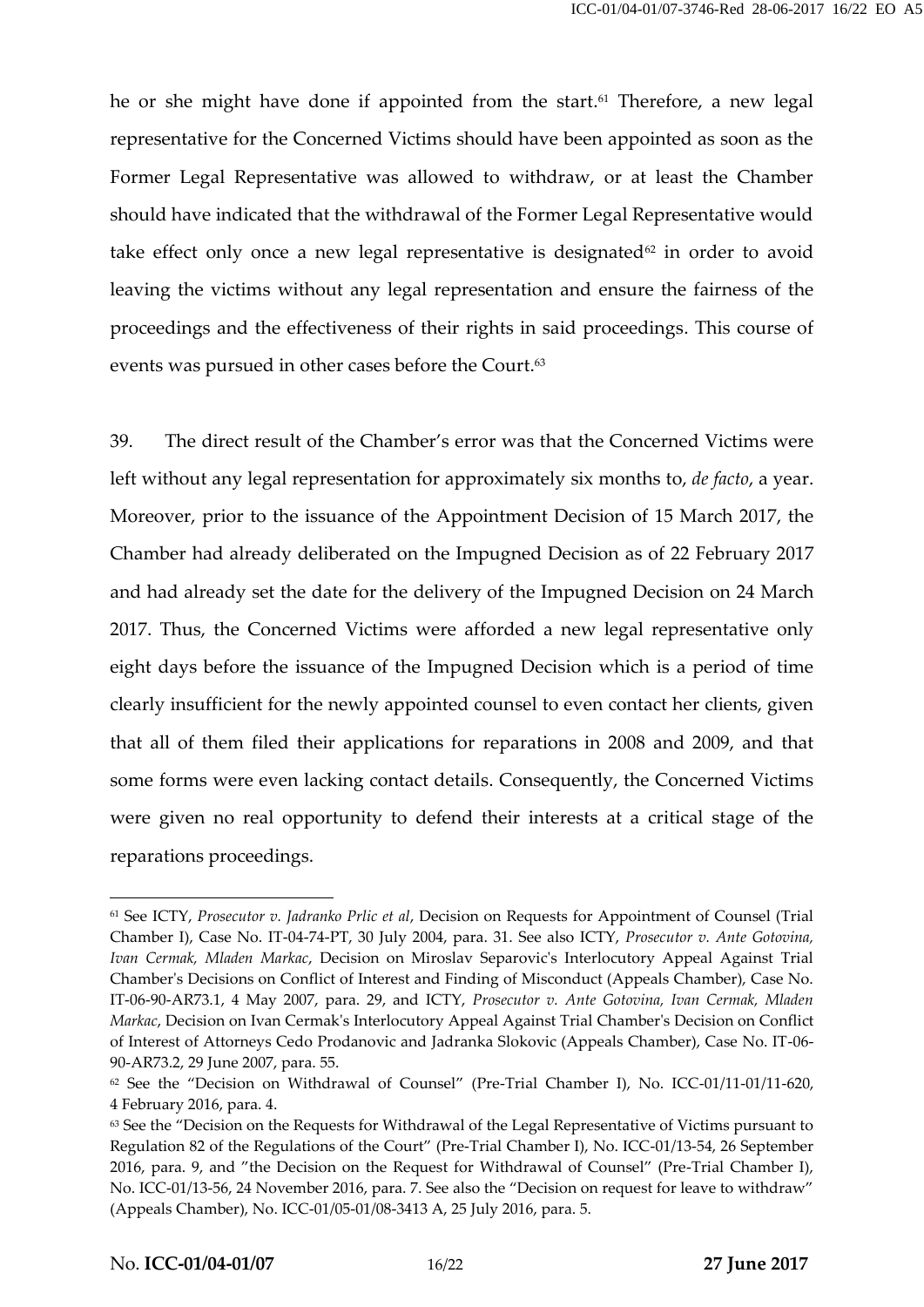40. Indeed, any lawyer is under a professional obligation to loyally advise clients as to their legal rights and obligations and the working of a given legal system, assist them in every appropriate way and further take legal action to protect their best interests.<sup>64</sup> Had the Chamber afforded legal representation for the Concerned Victims in a timely fashion, *i.e.* immediately after the withdrawal of the previous counsel, the Legal Representative will have easily focused on the analysis of the adequacy of their applications for reparations and would have concentrated her efforts to submit sufficient evidence of their identities, the harm suffered from and the causal link between the harm and the crime for which the accused was convicted. In other words, the outcome of the Impugned Decision would have been substantially different.

41. In this regard, the Legal Representative, having been able to contact her clients and to consult with them, is in the position to indicate – without pronouncing herself on the final outcome of the reparation claims – that the Concerned Victims shall be able to complete the majority, if not all, of their applications for reparations with sufficient evidence in a relatively short period of time. This fact also supports the contention that the Chamber's error materially affected the outcome of the Impugned Decision.

42. Undoubtedly, in criminal litigation, there are important matters which necessitate the services of lawyers who have the expertise to explain their clients' case, present evidence, develop oral and written arguments and counter the pleadings of opposing parties. In this regard, the European Court of Human Rights held that belated appointment of counsel constitutes a violation of fair trial rights.<sup>65</sup> Indeed, the personal participation of unrepresented individuals in criminal proceedings does not compensate for the absence of a qualified lawyer since, without

<sup>&</sup>lt;sup>64</sup> See the United Nations Basic Principles on the Role of Lawyers, adopted by the Eighth United Nations Congress on the Prevention of Crime and the Treatment of Offenders, Havana, Cuba 27 August to 7 September 1990, paras. 13 and 15.

<sup>65</sup> See ECHR, *Artico v. Italy*, Judgment, (Application no. 6694/74), 13 May 1980, para. 34 and ECHR, *Tsonyo Tsonev v. Bulgaria* (No. 2), Judgment, (Application no. 2376/03), 14 January 2010, para. 40.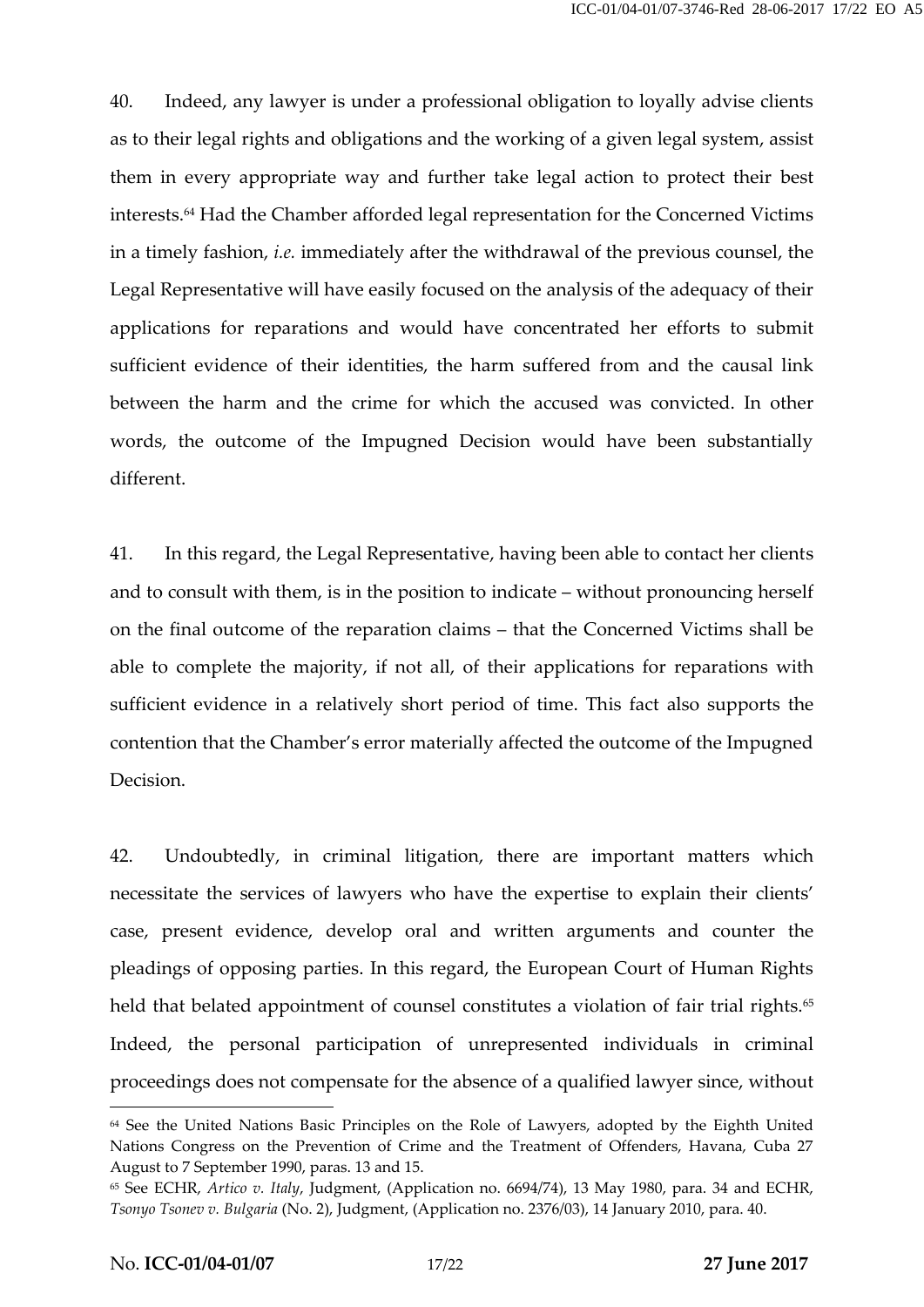the services of a legal professional, such persons are not in a position to make a useful contribution to the examination of various complex issues arising from their claims.<sup>66</sup> Yet, in the present case, the direct consequence of the Chamber's error was to deprive the Concerned Victims of their right to effectively participate, through their legal representative, in the reparations proceedings and present sufficient evidence in support of their claims for reparations.

43. The importance of designating a new legal representative immediately after having granted the withdrawal of the previous counsel should have been clear to the Chamber which even acknowledged in the Impugned Decision the vital role played by the Former Legal Representative in its analysis of the applications for reparations.<sup>67</sup> However, by virtue of the Chamber's choice of not timely appointing a new legal representative, the Concerned Victims were placed in a disadvantageous position compared to the other victims who remained represented by the Former Legal Representative throughout the reparations proceedings. While the Legal Representative was designated at a later stage, such belated assignment of counsel did not rectify the unfairness and the prejudice caused by this different treatment.<sup>68</sup>

44. Certainly, the Chamber has a legal obligation to conduct fair and expeditious proceedings pursuant to article 64(2) of the Statute. In this regard, the Appeals Chamber held that the modalities of participation of victims under article 68(3) of the Statute must be specified by Trial Chambers in a way non-antagonistic to a fair trial.<sup>69</sup> Fair trial is, indeed, not a prerogative of accused persons alone, but something in

<sup>66</sup> See ECHR, *Pakelli v. Germany*, Judgment, (Application no. 8398/78), 25 April 1983, paras. 35–40.

<sup>67</sup> See the Impugned Decision, *supra* note 1, para. 69.

<sup>68</sup> See ECCC, *Co-Prosecutors v. Ieng Sary, Ieng Thirith, Nuonchea, Khieu Samphan*, Decision on Appeals Orders of the Co-Investigating Judges on the Admissibility of Civil Party Applications (The Pre-Trial Chamber), Separate and Partially Dissenting Opinion of Judge Catherine Marchi-Uhel, Case File No. 002/19-09-2007-ECCC/OCIJ, 24 June 2011, para. 21.

<sup>69</sup> See the "Judgment on victim participation in the investigation stage of the proceedings in the appeal of the OPCD against the decision of Pre-Trial Chamber I of 7 December 2007 and in the appeals of the OPCD and the Prosecutor against the decision of Pre-Trial Chamber I of 24 December 2007" (Appeals Chamber), No. ICC-01/04-556 OA4 OA5 OA6, 19 December 2008, para. 45.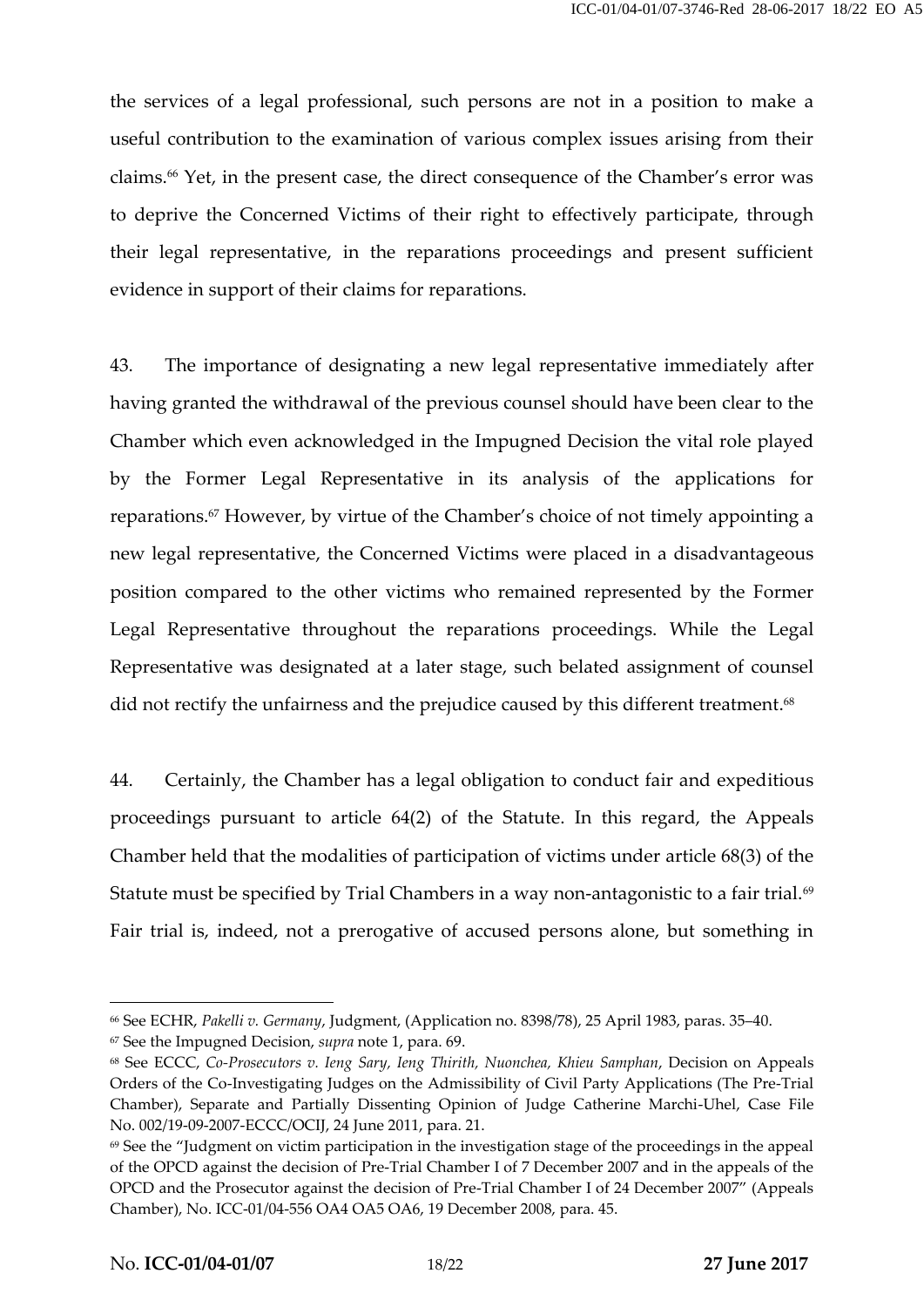which victims have a share<sup>70</sup> and fairness of the proceedings includes respect for the procedural rights of victims as guaranteed by the relevant statutory provisions of the Court.<sup>71</sup>

45. Therefore, had the Chamber assigned the Legal Representative immediately after the withdrawal of the previous counsel, the Concerned Victims will have been able to take part, through their lawyer, in many important litigations, as mentioned *supra*,<sup>72</sup> leading to the issuance of the Impugned Decision - such as observations and responses on the monetary value for each type of harm, on the modalities of reparations, on the request to hold a hearing on reparations related matters - on an equal footing with the victims represented by the Former Legal Representative. Moreover, a timely appointed counsel will have had ample opportunity to supplement and complete the applications for reparations of the Concerned Victims and will have taken any other procedural steps necessary to represent the best interest of his/her clients.

46. In conclusion, the procedural error or the Chamber's failure to ensure continuous legal representation had a detrimental effect upon the Concerned Victims' ability to effectively participate in the reparations proceedings leading to the issuance of the Impugned Decision in accordance with article 68(3) of the Statute and resulted in unfairness towards them at a highly critical stage of the reparations proceedings. The cumulative effects of this procedural error materially affected the Chamber's factual findings and had a significant impact upon the outcome of the Impugned Decision relating to the Concerned Victims' claims for reparations.

 $70$  See the "Decision on the defence request for a temporary stay of proceedings" (Trial Chamber IV), Concurring Separate Opinion of Judge Eboe-Osuji, No. ICC-02/05-03/09-410, 26 October 2012, paras. 131-133.

<sup>71</sup> See the "Decision on the Prosecutions Application for Leave to Appeal the Chamber's Decision of 17 January 2006 on the Applications for Participation in the Proceedings of VPRS 1, VPRS 2, VPRS 3, VPRS 4, VPRS 5 and VPRS 6" (Pre-Trial Chamber I), No. ICC-01/04-135-tEN, 20 April 2006, para. 38. <sup>72</sup> See paras. 16, 18 and 19.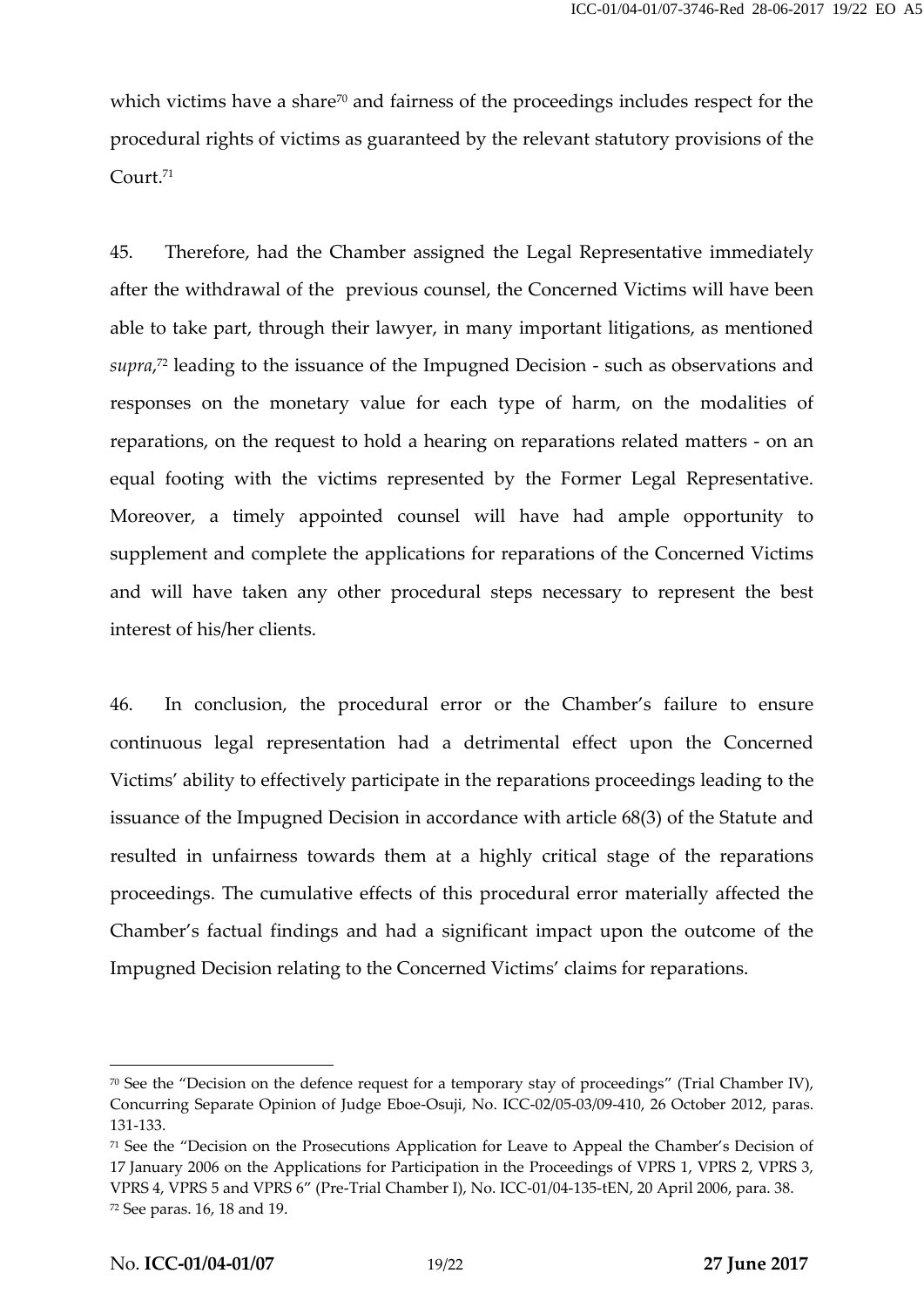# *C. The Appeals Chamber's competence to correct the procedural error and grant reparations to the Concerned Victims*

47. As shown *supra*, the Impugned Decision is erroneous with regard to the Concerned Victims who, in turn, should be granted appropriate reparations, after having been given a genuine opportunity to present or supplement anew their applications for reparations. Moreover, if this appeal is to be granted, the Legal Representative submits that the Appeals Chamber remains the appropriate *forum* to decide afresh on the merits of the applications for reparations, along with additional evidence, to be submitted by the Concerned Victims.

48. Article 83 of the Statute regulates appellate proceedings provided for in article 81, particularly, appeals against a conviction or sentence. Thus, there are no provisions in the Statue for appeals against reparations orders, although this *lacuna* is addressed by rule 153 of the Rules.<sup>73</sup> Rule 153(1) of the Rules provides that, "[t]*he Appeals Chamber may confirm, reverse or amend a reparation order made under article 75*". Therefore, the Appeals Chamber can substitute its own finding for that of the Trial Chamber in respect of reparations orders. The Legal Representative submits that, since the Trial Chamber failed to discharge its obligations with regard to the Concerned Victims, it would not be sufficient for the Appeals Chamber simply to reverse the Impugned Decision. Rather, the Legal Representative submits that even though rule 153 of the Rules does not expressly set out the powers of the Appeals Chamber to request the presentation of additional evidence, the Appeals Chamber possesses the power to request the submission of all evidence that it considers necessary for making the final ruling on the matters on appeal pursuant to rule 149 of the Rules.<sup>74</sup> Indeed, said rule provides that "[p]*arts 5 and 6 and rules governing*

<sup>&</sup>lt;sup>73</sup> See Brady (H.),"Appeal and Revision", in Lee (R.S.) (ed.), The International Criminal Court. Elements of Crimes and Rules of Procedure and Evidence, Transnational Publishers, New York, 2001, p. 587.

<sup>74</sup> See Article 69(3) of the Statute in conjunction with Rule 149 of the Rules of Procedure and Evidence. See also, in this regard, Brady (H.), "Appeal and Revision", in Lee (RS) (Ed.), The International Criminal Court. Elements of Crimes and Rules of Procedure and Evidence, Transnational Publishers, New York, 2001, p. 588. See, in particular, the joint proposal by Australia and France on the provisions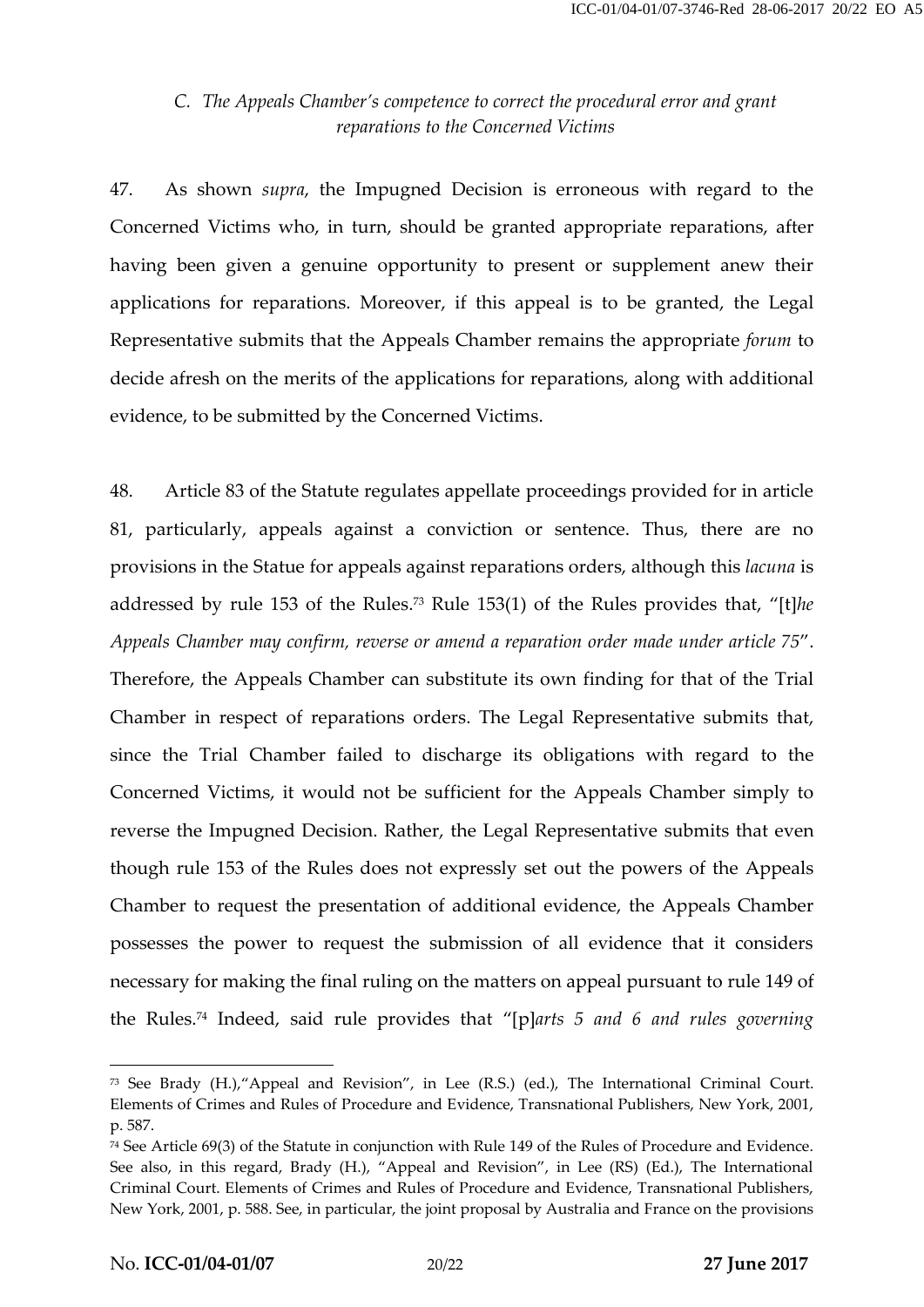*proceedings and the submission of evidence in the Pre-Trial and Trial Chambers shall apply mutatis mutandis to proceedings in the Appeals Chamber*".

49. Consequently, the Legal Representative contends that, given the procedural error committed by the Trial Chamber with regards to the Concerned Victims, it is incumbent upon the Appeals Chamber, pursuant to rule 153 of the Rules, to fulfil the Court's reparations responsibilities under article 75 of the Statute *in lieu* of the Trial Chamber. In other words, the Legal Representative argues that the Appeals Chamber should implement the reparations proceedings, in particular, by (i) allowing the Concerned Victims to present additional evidence in support of their applications for reparations within a set period of time; (ii) examining anew the applications for reparations submitted by the Concerned Victims and issuing a decision on their merit in light of the additional evidence presented; and (iii) taking any other necessary measures in order to fully give effect to the Concerned Victims' right to reparations, pursuant to article 75 of the Statute.

## **IV. CONCLUSION**

For the foregoing reasons, the Legal Representative respectfully requests the Appeals Chamber to grant this appeal, to reverse the Impugned Decision with regards to the Concerned Victims and to implement reparations proceedings pursuant to article 75 of the Rome Statute requesting the Concerned Victims to supplement their applications for reparations and subsequently ruling anew on their claims.

for appeal proceedings, PCNICC/1999/WGRPE/DP.26 (29 July 1999), which subsequently served as the basis for the drafting of rule 153.